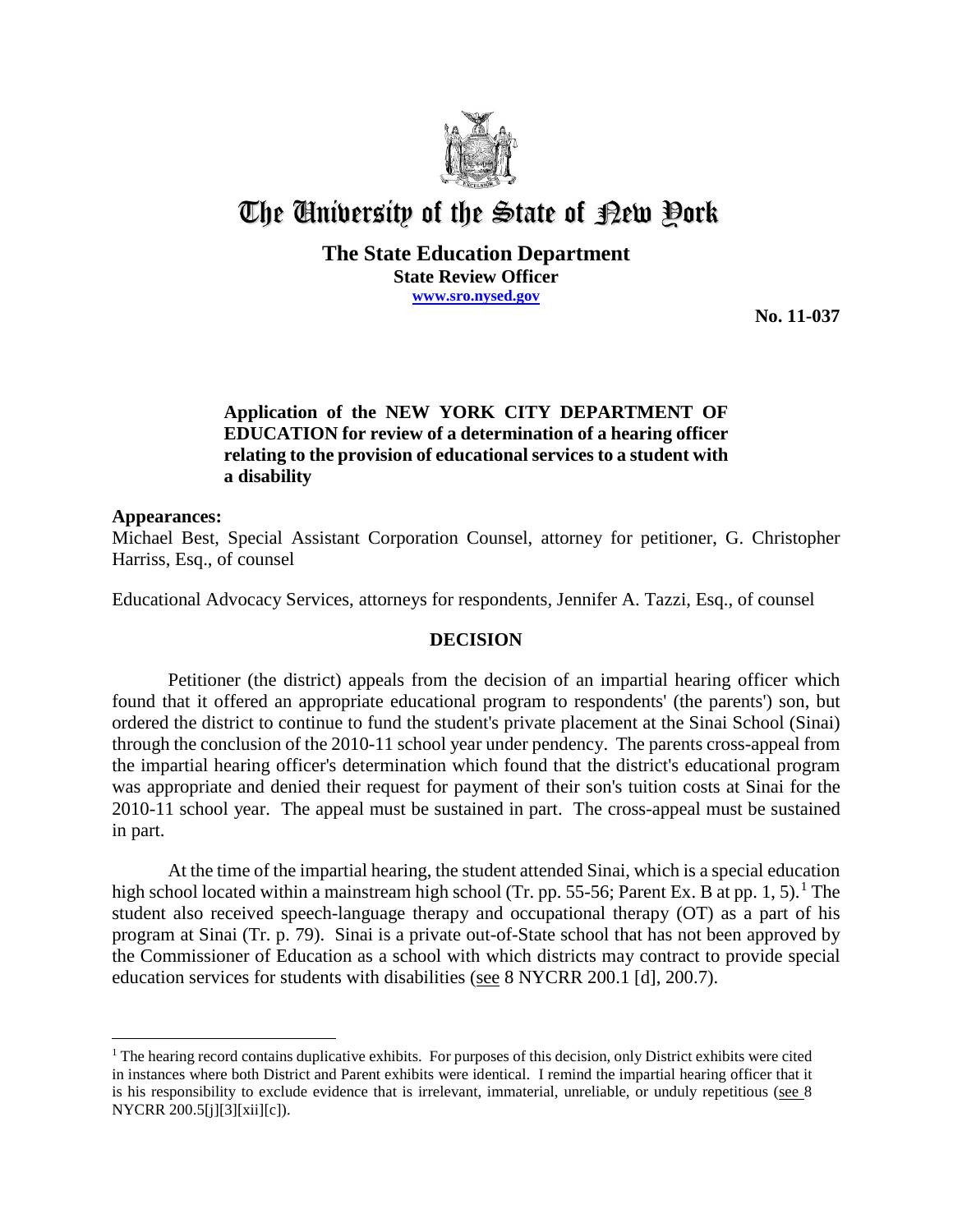The student demonstrates difficulties with reading, math, writing, cognition, gross motor and fine motor skills, as well as with receptive, expressive, and pragmatic language (Tr. p. 81; Dist. Ex. 1 at p. 3; Parent Exs. H at pp. 1-2; J at pp. 1-3). The student has received a diagnosis of cerebral palsy (Tr. pp. 80-81; Dist. Ex. 1 at p. 5). The student's eligibility for special education programs and services as a student with multiple disabilities is not in dispute in this proceeding (see 34 C.F.R. § 300.8[c][7]; 8 NYCRR 200.1[zz][8]).

## **Background**

The hearing record is sparse regarding the student's educational history. The student has been eligible to receive special education programs and services since at least 2006 when he was an elementary school student (Tr. p. 96). The student attended Sinai since the 2008-09 school year (Tr. p. 87; Tr. pp. 4-6, 55-56, 97; Parent Ex. B).

The student's speech-language pathologist at Sinai prepared a progress report dated April 13, 2010 (Parent Ex. H). The progress report provided information regarding the student's services, functioning, and progress, and also set forth annual goals and short-term objectives for the student (id.). At the time of the report, the student was receiving three sessions per week of group speech-language therapy to address pragmatic language and one session per week of individual speech-language therapy (id. at p. 1).

The speech-language pathologist reported that the student demonstrated significant deficits in expressive and receptive language (Parent Ex. H at p. 1). She also reported that the student's language and vocabulary delays negatively affected his conversations with peers (id.). The student's speech-language pathologist further reported that the student's pragmatic language including conversational skills, self-advocacy, and problem-solving "remain[ed] an area of great challenge" (id.). The speech-language pathologist noted that the student lacked self-advocacy skills in that he would typically remain quiet rather than alert staff to his concerns (id.).

According to the speech-language progress report, the student's annual goal related to expressive and pragmatic language and addressed such skills as problem solving, asking for clarification, self-advocating, following directions, and conversational skills (Parent Ex. H at p. 1). With respect to the student's progress, the speech-language pathologist indicated that the student followed his schedule and demonstrated an increased awareness of his surroundings (id.). Related to problem solving strategies, the student had learned to identify a problem, determine the severity of the problem, and offer a solution to the problem (id. at p. 2). She reported that the student was encouraged to "stretch his logical reasoning" and offer more than one solution to a given problem (id.). She indicated that this was difficult for the student at times, but that he was capable of producing desired information when prompted (id.). The speech-language therapist advised that the student continued to benefit from speech-language services to improve his pragmatic language skills, with particular emphasis on self-advocacy, independent problem solving, and overall expressive language skills (id.). The speech-language pathologist also reported that the collaborative language model implemented for the student at Sinai reinforced his speech-language skills throughout the curriculum (id.). She advised that within the collaborative language model "[s]trategies for improving problem solving, following increasingly complex directions, sequencing, and applying conversational skills [were] being utilized daily both in and out of the classroom" (id.).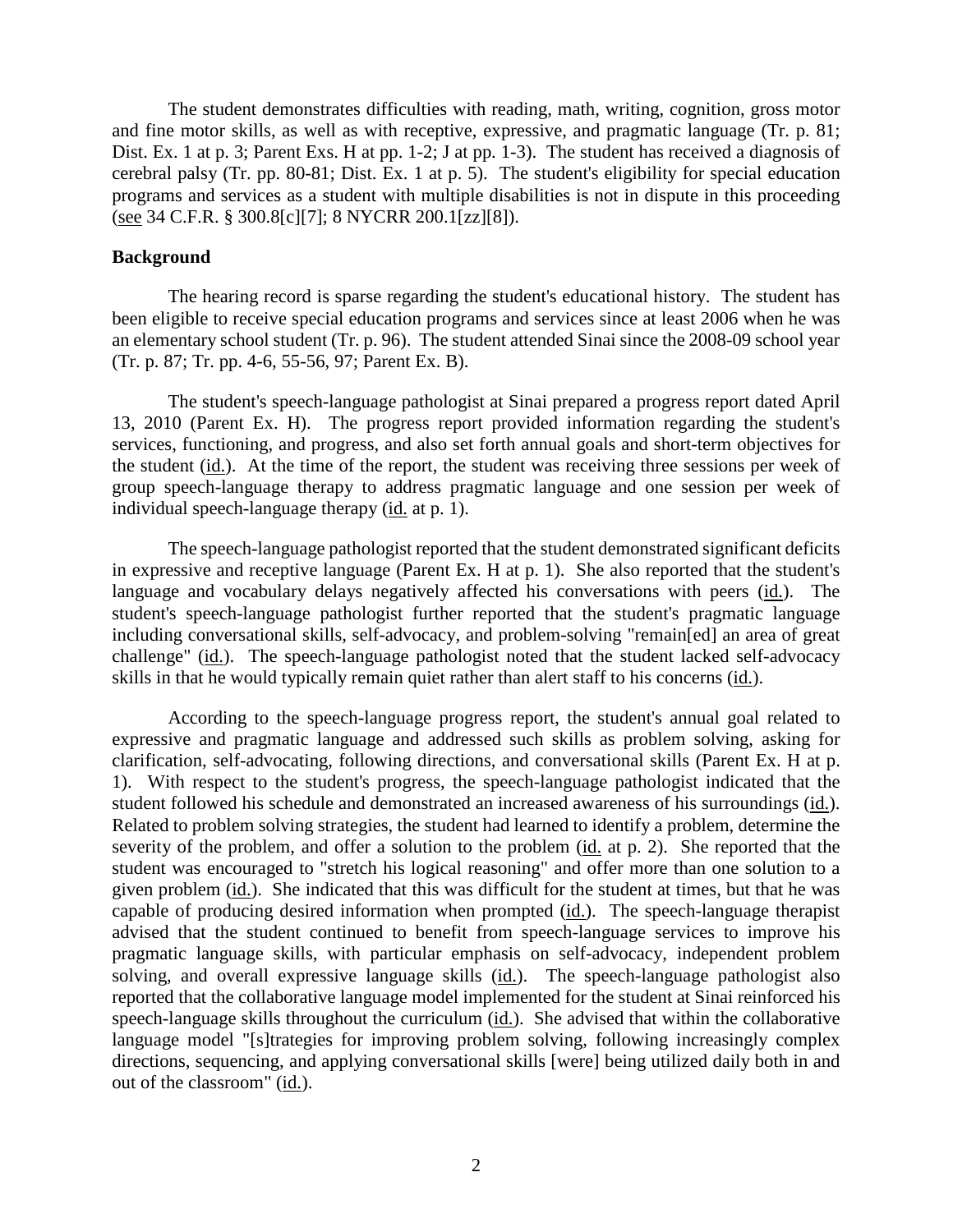The speech-language pathologist indicated that the student's teacher required him to repeat an entire thought or sentence rather than speaking telegraphically and that over time, the technique had been modified to reduce teacher prompting (Parent Ex. H at p. 1). She also noted that the student advocated more effectively after being provided with strategies that targeted self-advocacy skills (id. at p. 2). The student's future speech-language therapy sessions were to address pragmatic language skills including initiating conversations, independently solving problems, and organizing expressive language (id.). The speech-language therapist recommended that the student receive three sessions per week of group speech-language therapy (id.). She also recommended the use of a collaborative language approach with the student (id.).

The Committee on Special Education (CSE) convened on April 26, 2010 for the student's annual review and to develop his individualized education program (IEP) for the 2010-11 school year (Dist. Ex. 1). The April 2010 CSE participants included a district special education teacher, who also acted as the district representative; the student's mother; a district school psychologist; an additional parent member; a district social worker; an administrator at Sinai (the director) who participated telephonically; and an advocate for the parent (*id.* at p. 2).<sup>2</sup>

The April 2010 CSE determined that the student was eligible for special education services as a student with multiple disabilities (Dist. Ex. 1 at p. 1). The resultant April 2010 IEP described the student's present levels of academic performance and learning characteristics, his social/emotional performance, and his health and physical development including information relating to the student's diagnosis of cerebral palsy, as well as his academic needs, speechlanguage needs, fine motor and gross motor skills and abilities, self-advocacy, language processing, balance and equilibrium, visual-perceptual and visual-motor skills, and activities of daily living (id. at pp. 3-5B). Among other things, the April 2010 IEP indicated that the student exhibited severe delays in receptive and expressive language, that he continued to struggle with the retrieval of language, that he had processing difficulties, that his language and vocabulary deficits significantly affected his ability to meaningfully communicate; and that his academic performance in reading, writing, and math was significantly delayed (id. at p. 3). The April 2010 IEP contained 14 annuals goals and 28 short-term objectives in the areas of reading, math, writing, fine motor skills, gross motor skills, visual-motor skills, visual-perceptual abilities, graphomotor skills, receptive language, and expressive language (id. at pp. 6-11). The April 2010 IEP reflected that the student would not participate in State and local assessments due to cognitive and functional delays, and would instead be assessed by "[t]eacher made materials, portfolio assessment and classroom observations"(id. at p. 16). The April 2010 IEP also included a transition plan that contained information relating to long-term adult outcomes with respect to community integration, postsecondary placement, independent living, and employment (id. at pp. 17-18).

The April 2010 CSE recommended that the student be placed in a 12:1+1 special class in a specialized school (Dist. Ex. 1 at p. 1). The CSE also recommended that the student receive related services of three 30-minute sessions per week of speech-language therapy in a group of three, two 60-minute sessions per week of individual OT, and two 45-minute sessions per week of individual physical therapy (PT) (id. at p. 16). According to the April 2010 IEP, the CSE considered the student's placement in a special class in a community school, but rejected such a placement because it was considered insufficient to address the student's academic and cognitive

<sup>&</sup>lt;sup>2</sup> I note that the resultant April 2010 IEP states that the representative from Sinai was a classroom teacher (see Dist. Ex. 1 at p. 2; see also Tr. pp. 33, 36, 47, 55).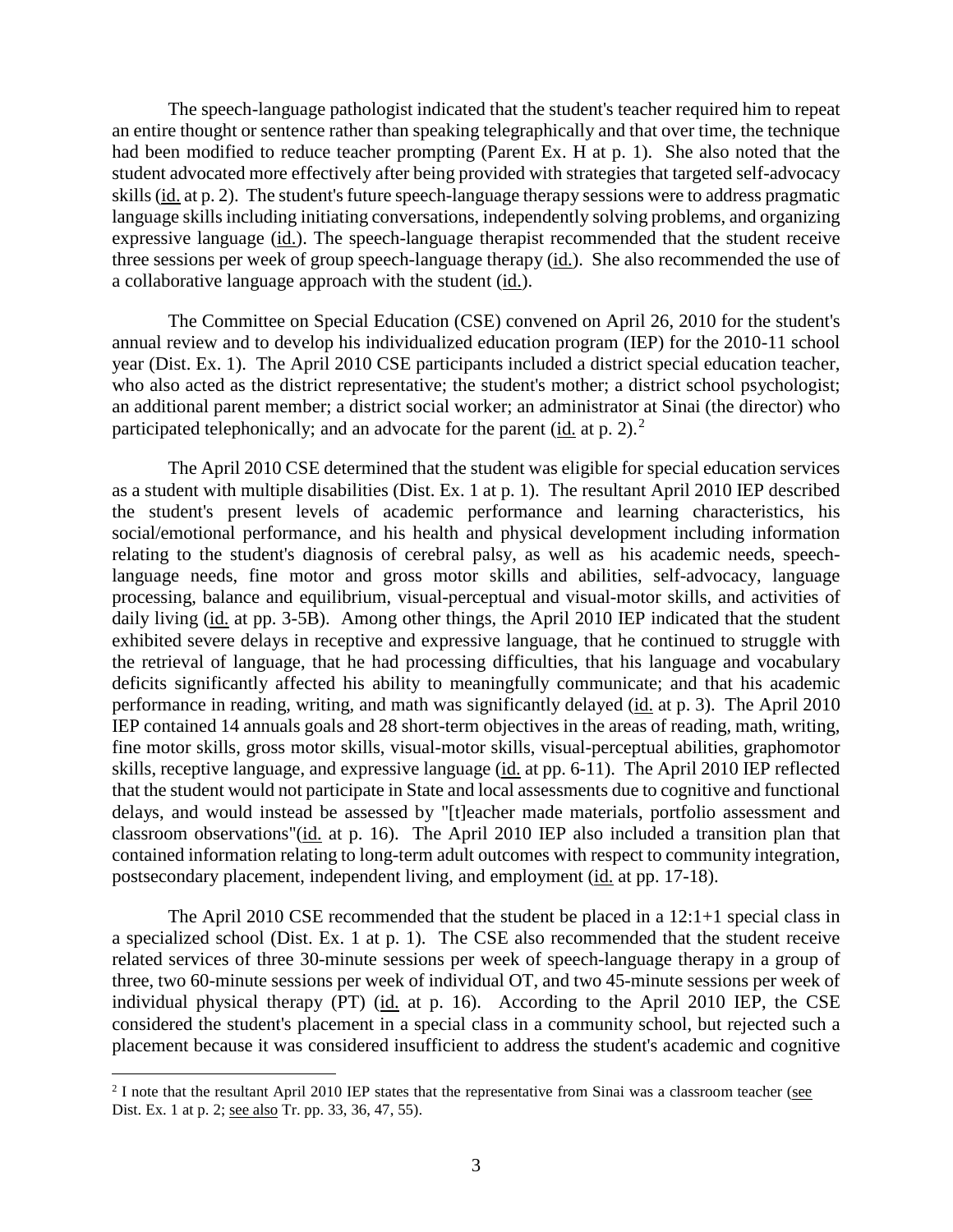needs at that time (id. at p. 15). The April 2010 CSE also recommended a 12-month school year for the student, including a special class in a specialized school and related services (id. at p. 1). With respect to this recommendation, the April 2010 CSE recommended that the student attend a specific camp program during July and August 2010 (id.). The IEP reflected a projected initiation date of July 2010 (id. at p. 2).

Based on the student's physical needs, the April 2010 IEP also recommended adapted physical education in a 12:1+1 setting, "[p]rogram [a]ccessibility," and special education transportation (Dist. Ex. 1 at pp. 1, 5A). The April 2010 IEP reflected that it was sent to the parents on April 26, 2010 (id. at p. 2).

In a notice to the parents dated April 27, 2010, the district summarized the recommendations made by the April 2010 CSE (Parent Ex. D at p. 1). The notice stated that the CSE believed that it may be in the best interest of the student to defer the placement recommended in the April 2010 IEP until July 2010 so that a new program could begin at the start of a new school year (id.). The notice advised the parents that they would receive a final notice of recommendation on or before June 15, 2010 (id.).<sup>3</sup> On April 29, 2010, the parents consented to deferring the student's placement recommendation until July 2010 (id. at p. 2).

In a June 7, 2010 Sinai academic progress report, the student's teachers provided information regarding his functioning and progress in the areas of language arts, math, and writing (Parent Ex. J). With regard to reading, the student's language arts teacher indicated, among other things, that the student was able to identify main characters and answer factual questions after reading passages from a chapter book on his reading level (id. at p. 1). The progress report further reflected that toward the end of the year, the student began to read short stories to strengthen reading comprehension skills (id.). The student also retained the factual information contained in the story, but struggled to produce the language needed to answer questions in class (id.). The progress report further advised that the student demonstrated significant difficulty with reading comprehension (id.). Therefore, the language arts teacher provided 2:1 instruction and implemented a modified curriculum in reading comprehension activities (id.). The teacher stated that the student demonstrated strong decoding skills but exhibited difficulty distinguishing between similar vowel sounds (id.). The progress report stated that the student solved everyday problems when provided with additional time (id.). According to the student's language arts teacher, the student was extremely motivated, always prepared for class, and eager to complete his work (id.). In addition, the teacher indicated that the student was more comfortable during the 2009-10 school year regarding peer interactions and following his schedule (id.).

The student's math teacher stated in the progress report that, among other things, the student maintained his attention during class and persevered regarding class work (Parent Ex. J at p. 2). She wrote that the student retained his skills over time and integrated previously learned material with new skills (id.). The student also completed assignments with ease and consistency once he clearly understood the directions (id.). According to the math teacher, the student demonstrated a relatively strong background in basic math facts (id.). The student's math teacher indicated that he "consistently" counted money including bills and coins up to ten dollars (id.). The math teacher also stated that the student demonstrated great progress, including being prepared for class with his binder and completing his homework (id.). She wrote that the student continued to learn to

<sup>&</sup>lt;sup>3</sup> The April 27, 2010 notice erroneously stated a date of June 15, "2009" (see Parent Ex. D at p. 1).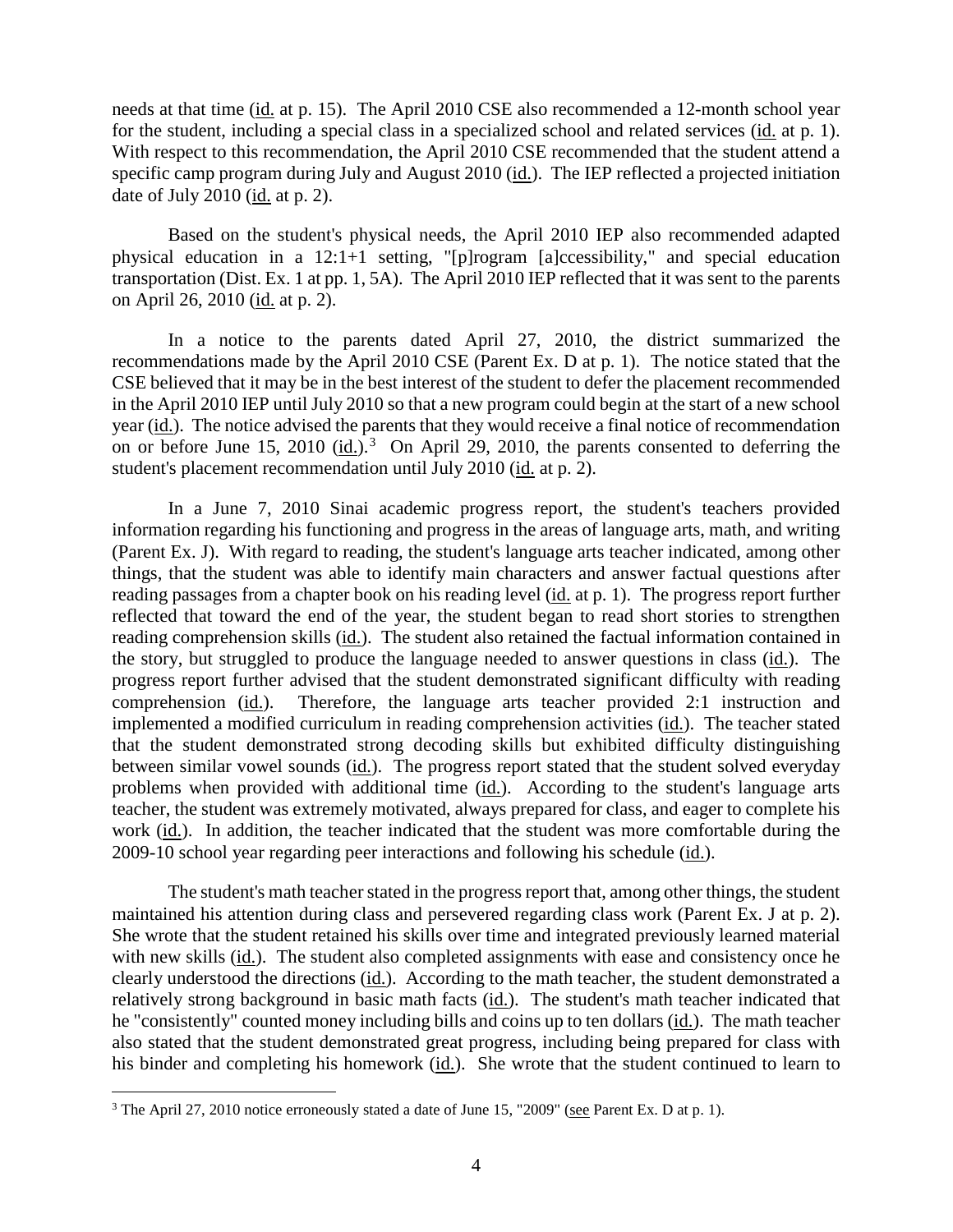problem solve and to ask for clarification during class (id.). The math teacher noted that she provided the student encouragement to pace himself during assignments to allow him ample time to process information (id.).

The student's writing teacher indicated in the progress report that the student was a "concrete learner" who benefited from structure and predictability (Parent Ex. J at p. 3). According to the writing teacher, the student was able to identify multiple details related to the main idea when provided with sufficient processing time (id.). The writing teacher indicated that the student was familiar with the structure of a basic sequential paragraph and that the student wrote supporting details of a paragraph with support (id.). The progress report further indicated that the student omitted the connecting words in his writing; however, he was learning to include the necessary words when the teacher provided further explanation (id.). According to the writing teacher, the student appeared more confident during the 2009-10 school year (id.). The writing teacher further reported that the student often developed "leisure plan[s]" to implement during class breaks (id.). In addition, the student was quicker to identify his problems and advocate for assistance (id.). The progress report noted that he followed his schedule independently and was generally prepared and on time for class (id.). The writing teacher indicated that the student had "made great strides" in the writing class (id.).

In a notice to the parents dated June 8, 2010, the district summarized its recommendations made in the April 2010 IEP and assigned the student to a particular specialized school (Dist. Ex. 2 at p. 2).

The student's mother visited the assigned school in June 2010 (Tr. p. 81). By facsimile transmission on June 16, 2010, the parents returned the district's June 8, 2010 notice with a handwritten statement that the student's mother had visited the assigned school and did not find the school to be appropriate for the student (Parent Ex. E at p. 2). The student's mother further stated that the class the student would be placed in had children three years younger than the student and that the student needed "a lot more redirection than would be available" in a 12:1+1 class (id.). The student's mother wrote that "for these reasons and others," the student would be enrolled in Sinai and an impartial hearing would be requested for the 2010-11 school year (id.).

By letter dated July 26, 2010, the parents' advocate wrote to the district (Parent Ex. F at p. 1). Referencing the statement sent by facsimile transmission to the district on June 16, 2010, the advocate advised the district that the parents had rejected the recommended placement and did so "because it was not appropriate" (id.). The letter stated that the parents were requesting another placement for the student because they were "interested in a [p]ublic school if it is an appropriate placement," and that they were making such a request before the student's mother registered her son in the Sinai program (id.).

The parents executed a tuition contract with Sinai on August 20, 2010 (Parent Ex. L). The parents paid a non-refundable registration fee to the school on August 25, 2010 and began making payments to the school on August 30, 2010 (Parent Ex. M; see Parent Ex. L).

#### **Due Process Complaint Notice**

By due process complaint notice dated September 3, 2010, the parents asserted that the district failed to offer the student a free appropriate public education (FAPE) "on procedural as well as substantive grounds," and that the district also "failed to draft an IEP and recommend a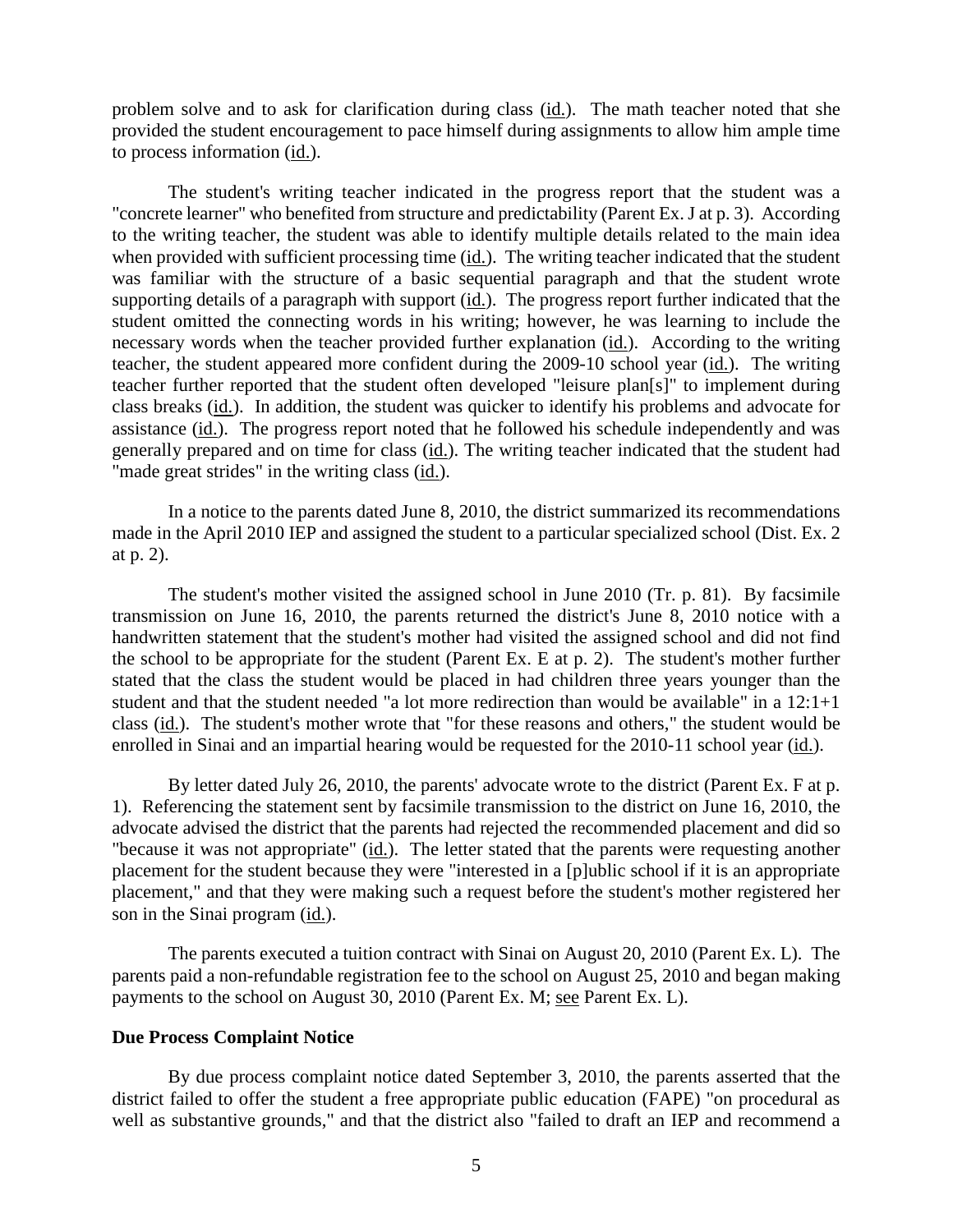placement that [was] reasonably calculated to confer educational benefit[s]" on the student for the 2010-11 school year (Parent Ex. A at p. 1). Among other things, the due process complaint notice asserted that the parents would "question" the composition of the April 2010 CSE because "some of the professionals who had previously worked with [the student] were absent" from the CSE and "there was no effort to contact those professionals during the meeting" (id. at p. 2). The due process complaint notice further stated that the parents would "question" the accuracy of the present levels of performance on the April 2010 IEP as they related to the student's reading composition; the appropriateness of certain annual goals on the April 2010 IEP and/or the lack of discussion at the April 2010 CSE meeting relative to certain annual goals and the student's lack of progress; the appropriateness of the recommended 12:1+1 placement and that the April 2010 CSE did not consider concerns expressed at the CSE meeting regarding such a large program; that the April 2010 CSE considered only one other program; and that the district did not recommend a placement for the student that provided him with a reasonable opportunity to progress academically, socially, and emotionally (id. at pp. 2-3). With respect to the assigned class, the parents asserted that the class was inappropriate because the students in the class were three years younger than the student in this case and because it was too large, thus it would not provide the student with the individualized attention he required (id. at p. 3).

Regarding pendency, the parents requested that the impartial hearing officer order that a previously unappealed impartial hearing officer decision constitute the student's pendency placement (Parent Ex. A at pp. 3-4). As a proposed resolution, the parents sought direct payment "and/or" tuition reimbursement from the district with respect to the student's attendance at Sinai for the 2010-11 school year; that the district provide the student with the related services recommended on his "last agreed upon IEP;" and that the district provide school bus transportation to and from Sinai (id. at p. 3).

#### **Impartial Hearing Officer Decision**

The impartial hearing began on February 28, 2011, and concluded on March 1, 2011, after two days of proceedings (Tr. pp. 1-102). In a decision dated March 15, 2011, the impartial hearing officer found that the district's program was appropriate and reasonably calculated to provide educational benefits to the student for the 2010-11 school year (IHO Decision at pp. 3, 4, 5).<sup>4</sup> With respect to the student's opportunity to be exposed to nondisabled peers, the impartial hearing officer concluded that, notwithstanding that the assigned school was "a self-contained special education school," the district's witness testified that the student "would be participating in a work

 <sup>4</sup> I note that the parties and the impartial hearing officer used the words "program" and "placement" interchangeably when referring to the setting recommendations in the IEP and the particular school site to which the student was later assigned. The Second Circuit has established that "'educational placement' refers to the general educational program – such as the classes, individualized attention and additional services a child will receive – rather than the 'bricks and mortar' of the specific school"  $(T.Y. v. New York City Dep't of Educ., 584$ F.3d 412, 419-20, cert. denied, 130 S. Ct. 3277 [2010]; see K.L.A. v. Windham Southeast Supervisory Union, 2010 WL 1193082, at \*2 [2d Cir. Mar. 30, 2010]; Concerned Parents & Citizens for the Continuing Educ. at Malcolm X Pub. Sch. 79 v. New York City Bd. of Educ., 629 F.2d 751, 756 [2d Cir. 1980]). While statutory and regulatory provisions require an IEP to include the "location" of the recommended special education services (20 U.S.C. § 1414[d][1][A][i][VII]; 34 C.F.R. § 320[a][7]; 8 NYCRR 200.4[d][2][v][b][7]), it does not follow that an IEP must identify a specific school site (T.Y., 584 F.3d at 419-20). To avoid confusion in this decision, I have referred to the setting on the continuum identified in the IEP as the student's "placement."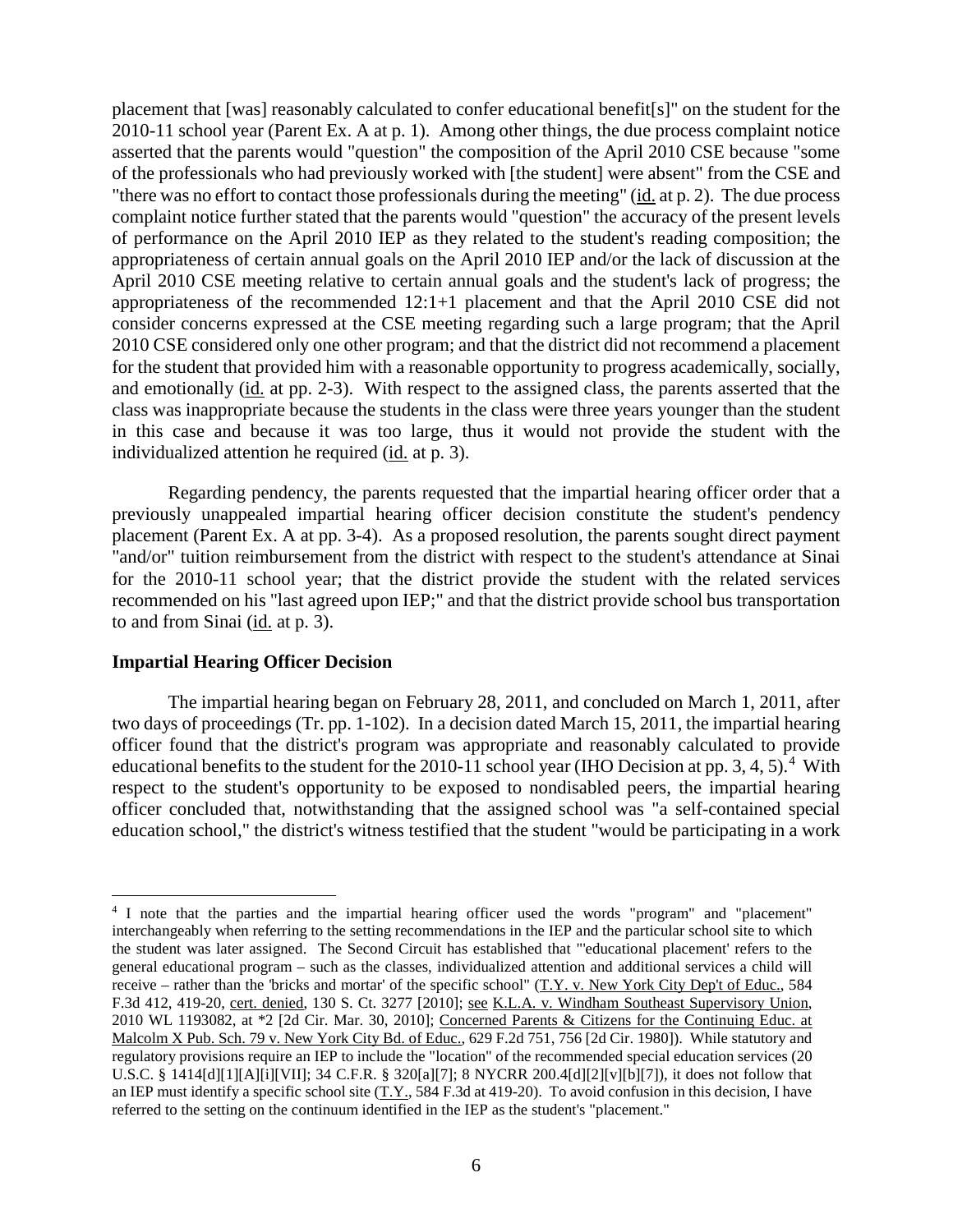setting outside the school" for at least the same amount of time provided by Sinai's "Lunch Buddy" program (id. at p. 4).

The impartial hearing officer further stated that while he did not need to reach the issue of the appropriateness of Sinai, the parents "would easily" have showed that Sinai was appropriate (IHO Decision at p. 4). The impartial hearing officer noted that Sinai had previously been deemed to be appropriate by a prior impartial hearing officer, that the hearing record did not suggest that this had changed, and that the district acknowledged that it had relied on Sinai's "representations and assessment about the progress made in the private school" (id.).

Further, the impartial hearing officer found that Sinai was the student's pendency placement and concluded that it was "too late in the school year" to afford "a reasonable opportunity for transition" from Sinai to an entirely new setting (IHO Decision at p. 4). Therefore, the impartial hearing officer ordered that the student continue at Sinai at the district's expense until the completion of the 2010-11 school year on June 30 (id.). The impartial hearing officer also stated that he made this determination in part because the district "was not able to clarify what classes the [student] would have been programmed into if he were to attend" the assigned school during the 2010-11 school year (id.). The impartial hearing officer further ordered "as a matter of the equities," that his finding and order not be implemented until the start of the 2011-12 school year (id. at pp. 4, 5).

#### **Appeal for State-Level Review**

The district appeals, requesting an order annulling those parts of the impartial hearing officer's decision that found that the district was to continue to fund the student's placement at Sinai. Specifically, the district asserts that the impartial hearing officer erred by determining that the district offered the student an appropriate program and nevertheless ordered that the student remain at Sinai at the district's expense until the completion of the 2010-11 school year. The district contends that the impartial hearing officer erred in directing that his decision not be implemented until the start of the 2011-12 school year. The district further asserts that the impartial hearing officer erred in concluding that Sinai was appropriate based on a previous impartial hearing officer's decision regarding a different school year. The district contends that Sinai was not appropriate because it was a ten-month program and the student needed a 12-month program. The district also alleges that the impartial hearing officer did not ensure that the impartial hearing progressed in an expeditious manner, improperly held his order in abeyance until the beginning of the 2011-12 school year, and misapplied the law with respect to the parents' burden relative to the appropriateness of Sinai.

The district further requests that any tuition award be reduced by 12 percent, asserting that the parents are not legally entitled to receive tuition reimbursement for time spent devoted to religious instruction and that 12 percent of the student's school week at Sinai is devoted to such instruction.

The parents submitted an answer and cross-appeal. In its answer, the parents contend that the impartial hearing officer determined an appropriate equitable remedy and that the district's objection to the exercise of that equitable authority has been rendered moot because the district is now obligated to pay the student's tuition through the end of the 2010-11 school year as a matter of pendency. With respect to the placement of the student at Sinai, the parents assert that the impartial hearing officer correctly held and the parents met their burden to show that their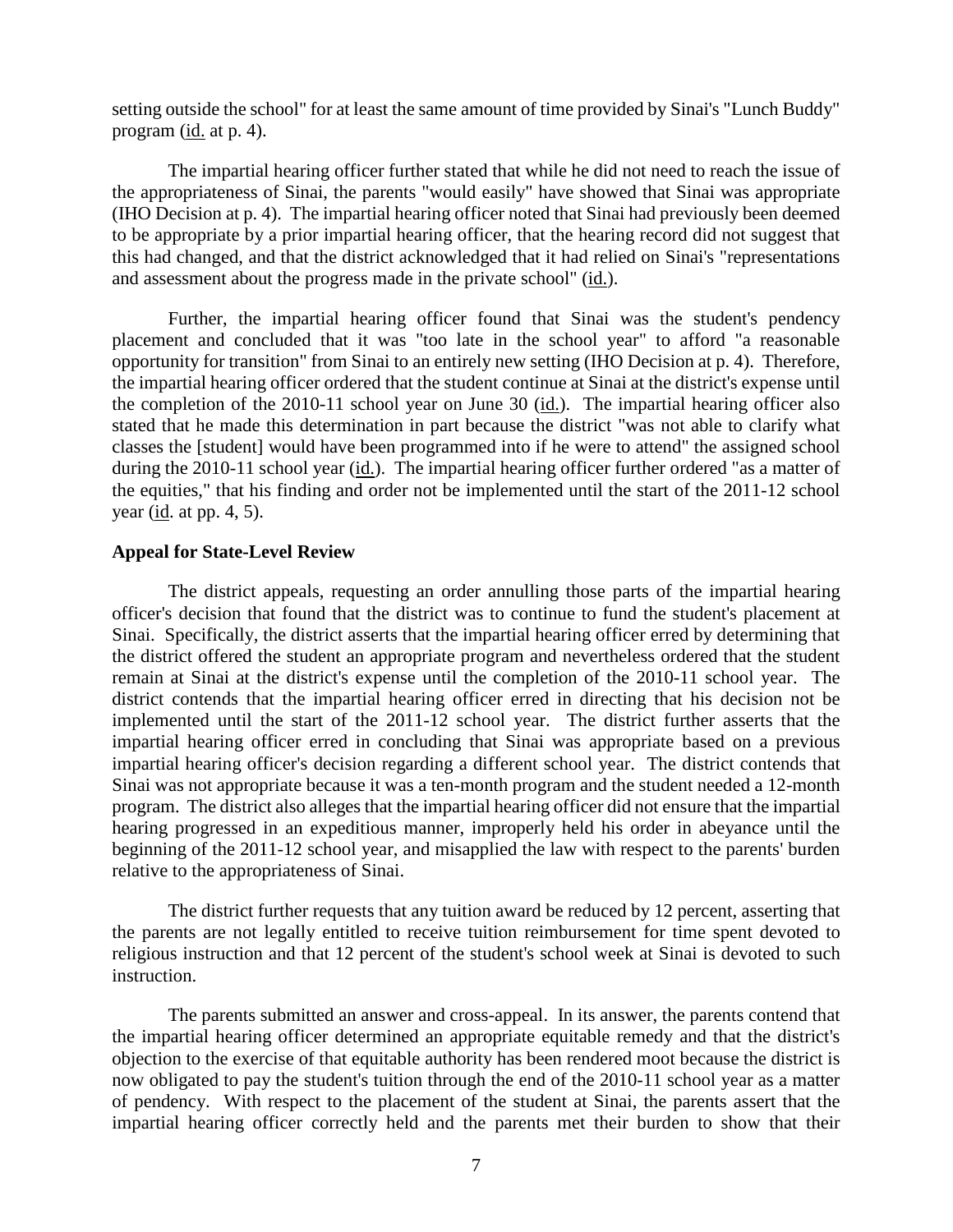unilateral placement was appropriate. Specifically, they assert that the hearing record does not show that the student experienced substantial regression after his parents decided not to enroll him in a 12-month program and further, that the student did not require a 12-month program to maintain his academic skills. With respect to the district's allegations that the impartial hearing officer engaged in misconduct and/or incompetence, the parents deny the district's allegations in relevant part, and further assert that the district waived its objection to the requests for an adjournment of the impartial hearing dates. The parents agree with the district that a tuition award should be reduced by 12 percent to take into account time spent in religious instruction at Sinai.

The parents cross-appeal the impartial hearing officer's finding that the district's proposed program at the assigned school was appropriate and reasonably calculated to provide educational benefits to the student. In particular, the parents contend that the impartial hearing officer did not analyze the appropriateness of the annual goals developed as a part of the April 2010 IEP and that none of the student's annual academic goals included short-term objectives. The parents further contend that the recommended 12:1+1 placement at the assigned school was not appropriate for the student; that the impartial hearing officer erred in finding that the recommended placement was the least restrictive environment (LRE) for the student; and that the district did not meet its burden to show that the student would have been suitably grouped for instructional purposes with students of similar needs. As a remedy, the parents request that the impartial hearing officer's decision be reversed to the extant that it found the April 2010 IEP and assigned school were appropriate for the student. The parents further request that the district's petition be dismissed in its entirety and that the district be ordered to reimburse the parents for tuition at Sinai for the 2010- 11 school year.

The district answered the parents' cross-appeal, asserting that it offered the student a FAPE. Further, the district denies the parents' allegations in relevant part, except admits that the impartial hearing officer did not make specific findings with respect to the annual goals and short-term objectives developed as a part of the April 2010 IEP. Among other things, the district asserts that its objection to the impartial hearing officer's order that the district fund the student's program at Sinai until the end of the 2010-11 school year, and that his finding that the district had offered the student an appropriate program and the effect of that finding on the student's pendency placement not be implemented until the start of the 2011-12 school year, has not been rendered moot.

#### **Applicable Standards**

Two purposes of the Individuals with Disabilities Education Act (IDEA) (20 U.S.C. §§ 1400-1482) are (1) to ensure that students with disabilities have available to them a FAPE that emphasizes special education and related services designed to meet their unique needs and prepare them for further education, employment, and independent living; and (2) to ensure that the rights of students with disabilities and parents of such students are protected (20 U.S.C. § 1400[d][1][A]- [B]; see generally Forest Grove v. T.A., 129 S. Ct. 2484, 2491 [2009]; Bd. of Educ. v. Rowley, 458 U.S. 176, 206-07 [1982]).

A FAPE is offered to a student when (a) the board of education complies with the procedural requirements set forth in the IDEA, and (b) the IEP developed by its CSE through the IDEA's procedures is reasonably calculated to enable the student to receive educational benefits (Rowley, 458 U.S. at 206-07; Cerra v. Pawling Cent. Sch. Dist., 427 F.3d 186, 192 [2d Cir. 2005]). While school districts are required to comply with all IDEA procedures, not all procedural errors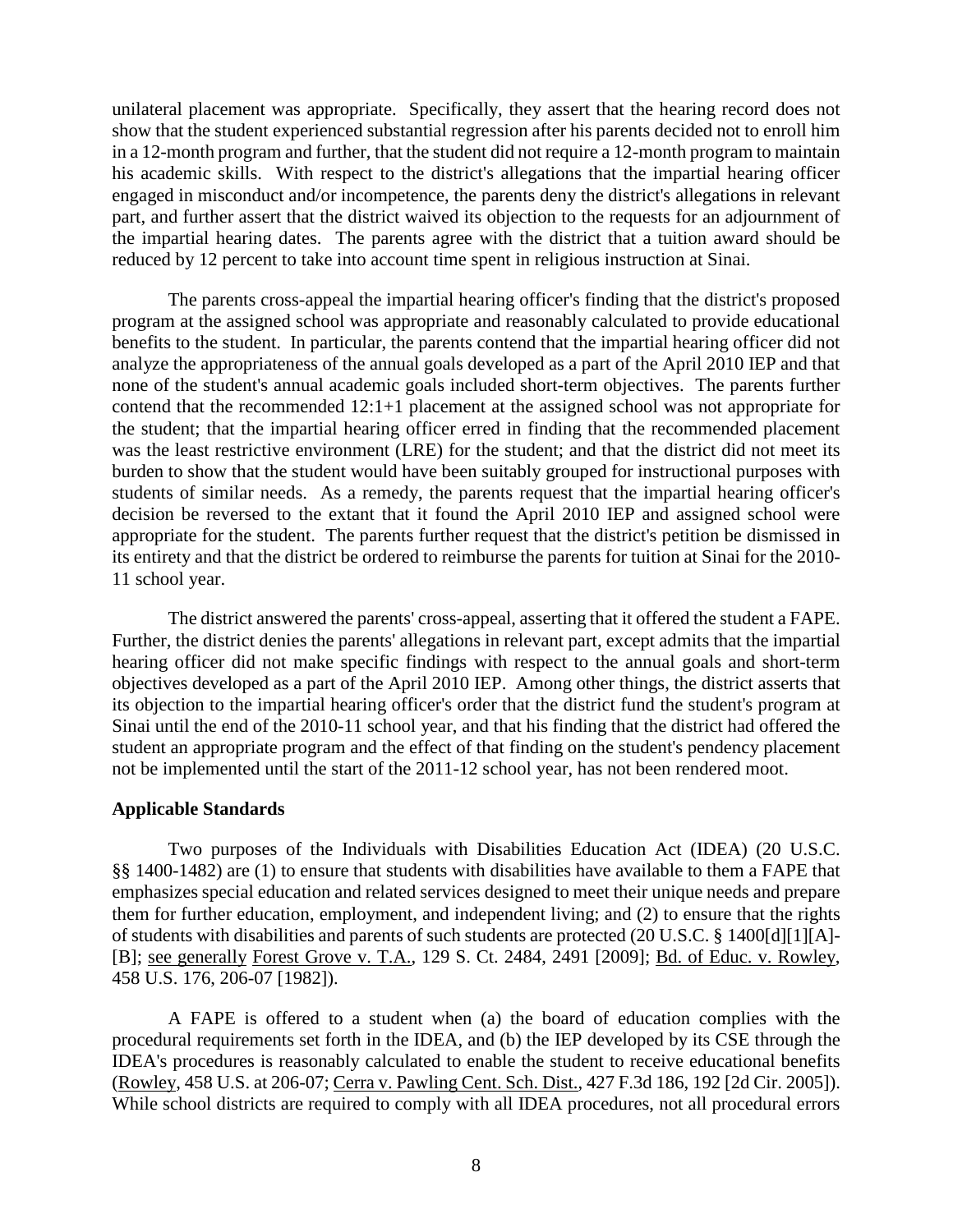render an IEP legally inadequate under the IDEA (A.C. v. Bd. of Educ., 553 F.3d 165, 172 [2d Cir. 2009]; Grim v. Rhinebeck Cent. Sch. Dist., 346 F.3d 377, 381 [2d Cir. 2003]; Perricelli v. Carmel Cent. Sch. Dist., 2007 WL 465211, at \*10 [S.D.N.Y. Feb. 9, 2007]). Under the IDEA, if a procedural violation is alleged, an administrative officer may find that a student did not receive a FAPE only if the procedural inadequacies (a) impeded the student's right to a FAPE, (b) significantly impeded the parents' opportunity to participate in the decision-making process regarding the provision of a FAPE to the student, or (c) caused a deprivation of educational benefits (20 U.S.C. § 1415[f][3][E][ii]; 34 C.F.R. § 300.513[a][2]; 8 NYCRR 200.5[j][4][ii]; Winkelman v. Parma City Sch. Dist., 550 U.S. 516, 525-26 [2007]; A.H. v. Dep't of Educ., 2010 WL 3242234, at \*2 [2d Cir. Aug. 16, 2010]; E.H. v. Bd. of Educ., 2008 WL 3930028, at \*7 [N.D.N.Y. Aug. 21, 2008]; Matrejek v. Brewster Cent. Sch. Dist., 471 F. Supp. 2d 415, 419 [S.D.N.Y. 2007] aff'd, 2008 WL 3852180 [2d Cir. Aug. 19, 2008]).

The IDEA directs that, in general, an impartial hearing officer's decision must be made on substantive grounds based on a determination of whether the student received a FAPE (20 U.S.C. § 1415[f][3][E][i]). A school district offers a FAPE "by providing personalized instruction with sufficient support services to permit the child to benefit educationally from that instruction" (Rowley, 458 U.S. at 203). However, the "IDEA does not itself articulate any specific level of educational benefits that must be provided through an IEP" (Walczak v. Florida Union Free Sch. Dist., 142 F.3d 119, 130 [2d Cir. 1998]; see Rowley, 458 U.S. at 189). The statute ensures an "appropriate" education, "not one that provides everything that might be thought desirable by loving parents" (Walczak, 142 F.3d at 132, quoting Tucker v. Bay Shore Union Free Sch. Dist., 873 F.2d 563, 567 [2d Cir. 1989] [citations omitted]; see Grim, 346 F.3d at 379). Additionally, school districts are not required to "maximize" the potential of students with disabilities (Rowley, 458 U.S. at 189, 199; Grim, 346 F.3d at 379; Walczak, 142 F.3d at 132). Nonetheless, a school district must provide "an IEP that is 'likely to produce progress, not regression,' and . . . affords the student with an opportunity greater than mere 'trivial advancement'" (Cerra, 427 F.3d at 195, quoting Walczak, 142 F.3d at 130 [citations omitted]; see P. v. Newington Bd. of Educ., 546 F.3d 111, 118-19 [2d Cir. 2008]; Perricelli, 2007 WL 465211, at \*15). The IEP must be "reasonably calculated to provide some 'meaningful' benefit" (Mrs. B. v. Milford Bd. of Educ., 103 F.3d 1114, 1120 [2d Cir. 1997]; see Rowley, 458 U.S. at 192). The student's recommended program must also be provided in the LRE (20 U.S.C. § 1412[a][5][A]; 34 C.F.R. §§ 300.114[a][2][i], 300.116[a][2]; 8 NYCRR 200.1[cc], 200.6[a][1]; see Newington, 546 F.3d at 114; Gagliardo v. Arlington Cent. Sch. Dist., 489 F.3d 105, 108 [2d Cir. 2007]; Walczak, 142 F.3d at 132; E.G. v. City Sch. Dist. of New Rochelle, 606 F. Supp. 2d 384, 388 [S.D.N.Y. 2009]; Patskin v. Bd. of Educ., 583 F. Supp. 2d 422, 428 [W.D.N.Y. 2008]).

An appropriate educational program begins with an IEP that accurately reflects the results of evaluations to identify the student's needs (34 C.F.R. § 300.320[a][1]; 8 NYCRR 200.4[d][2][i]; Tarlowe v. Dep't of Educ., 2008 WL 2736027, at \*6 [S.D.N.Y. July 3, 2008]), establishes annual goals related to those needs (34 C.F.R. § 300.320[a][2]; 8 NYCRR 200.4[d][2][iii]), and provides for the use of appropriate special education services (34 C.F.R. § 300.320[a][4]; 8 NYCRR 200.4[d][2][v]; see Application of the Dep't of Educ., Appeal No. 07-018; Application of a Child with a Disability, Appeal No. 06-059; Application of the Dep't of Educ., Appeal No. 06-029; Application of a Child with a Disability, Appeal No. 04-046; Application of a Child with a Disability, Appeal No. 02-014; Application of a Child with a Disability, Appeal No. 01-095; Application of a Child Suspected of Having a Disability, Appeal No. 93-9).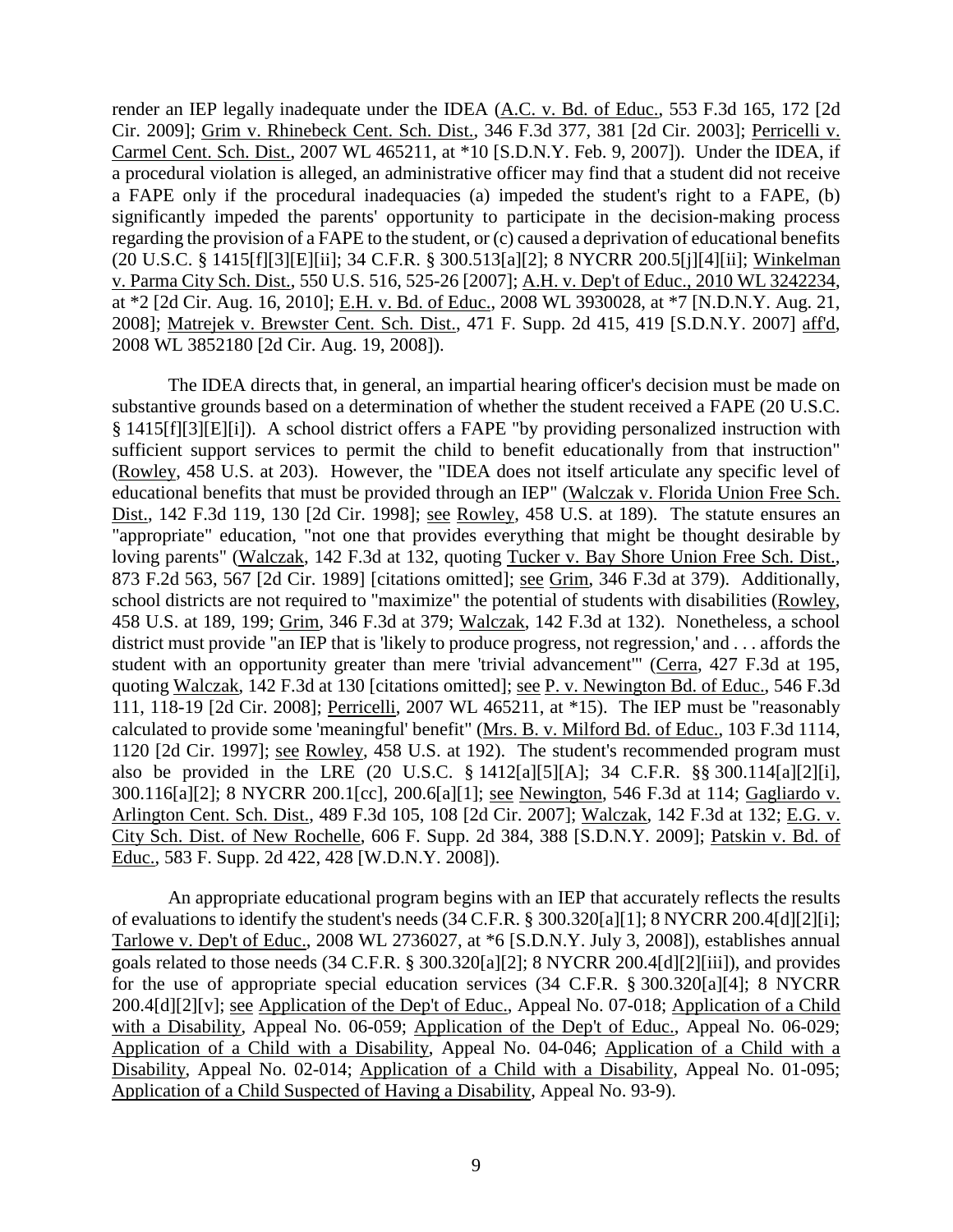A board of education may be required to reimburse parents for their expenditures for private educational services obtained for a student by his or her parents, if the services offered by the board of education were inadequate or inappropriate, the services selected by the parents were appropriate, and equitable considerations support the parents' claim (Florence County Sch. Dist. Four v. Carter, 510 U.S. 7 [1993]; Sch. Comm. of Burlington v. Dep't of Educ., 471 U.S. 359, 369- 70 [1985]). In Burlington, the Court found that Congress intended retroactive reimbursement to parents by school officials as an available remedy in a proper case under the IDEA (471 U.S. at 370-71; Gagliardo, 489 F.3d at 111; Cerra, 427 F.3d at 192). "Reimbursement merely requires [a district] to belatedly pay expenses that it should have paid all along and would have borne in the first instance" had it offered the student a FAPE (Burlington, 471 U.S. at 370-71; see 20 U.S.C. § 1412[a][10][C][ii]; 34 C.F.R. § 300.148).

The burden of proof is on the school district during an impartial hearing, except that a parent seeking tuition reimbursement for a unilateral placement has the burden of proof regarding the appropriateness of such placement (Educ. Law  $\frac{8}{9}$  4404[1][c]; <u>see M.P.G. v. New York City</u> Dep't of Educ., 2010 WL 3398256, at \*7 [S.D.N.Y. Aug. 27, 2010]).

#### **Discussion**

#### **Annual Goals**

I will first turn to parents' cross-appeal and their argument that the impartial hearing officer did not analyze their claims that the annual goals in the April 2010 IEP were inappropriate and that none of the student's academic annual goals included short-term objectives. An IEP must include a written statement of measurable annual goals, including academic and functional goals designed to meet the student's needs that result from the student's disability to enable the student to be involved in and make progress in the general education curriculum; and meet each of the student's other educational needs that result from the student's disability (see 20 U.S.C. § 1414[d][1][A][i][II]; 34 C.F.R. § 300.320[a][2][i]; 8 NYCRR 200.4[d][2][iii]).

The hearing record reflects that the student's annual goals targeted the student's areas of identified need reflected in the April 2010 IEP in reading, writing, math, communication, language processing, visual-motor, visual-perceptual, and fine and gross motor skills. On appeal, the parents do not challenge the appropriateness of the student's present levels of performance as reflected on the April 2010 IEP and, as discussed below, the hearing record reflects that the annual goals contained in the IEP are reflective of those present levels.

With respect to the student's reading, writing, and math needs, based on information provided by the student's speech-language therapist and reflected in the April 2010 IEP, the student continued to make "slow progress in reading comprehension and written expression" (Tr. p. 40; Dist. Ex. 1 at p. 3). Further, according to the April 2010 IEP, the Sinai representative who attended the April 2010 CSE meeting reported that the student was making "slow but steady progress," and provided information that the student's overall instructional grade level in reading/writing and in math was 3.2 (Tr. pp. 40-41, 43-44, 45-47; Dist. Ex. 1 at p. 3). In light of this information, I find that the April 2010 CSE's recommendations that by the end of the 2010-11 school year, the student demonstrate particular third grade level reading skills and particular fourth grade level math skills were consistent with the student's needs and abilities (Dist. Ex. 1 at pp. 3, 6; see 8 NYCRR 200.4[d][2][iii][a]). Further, with respect to the student's fine and gross motor needs, the district's April 2010 IEP included annual goals as well as some short-term objectives that targeted the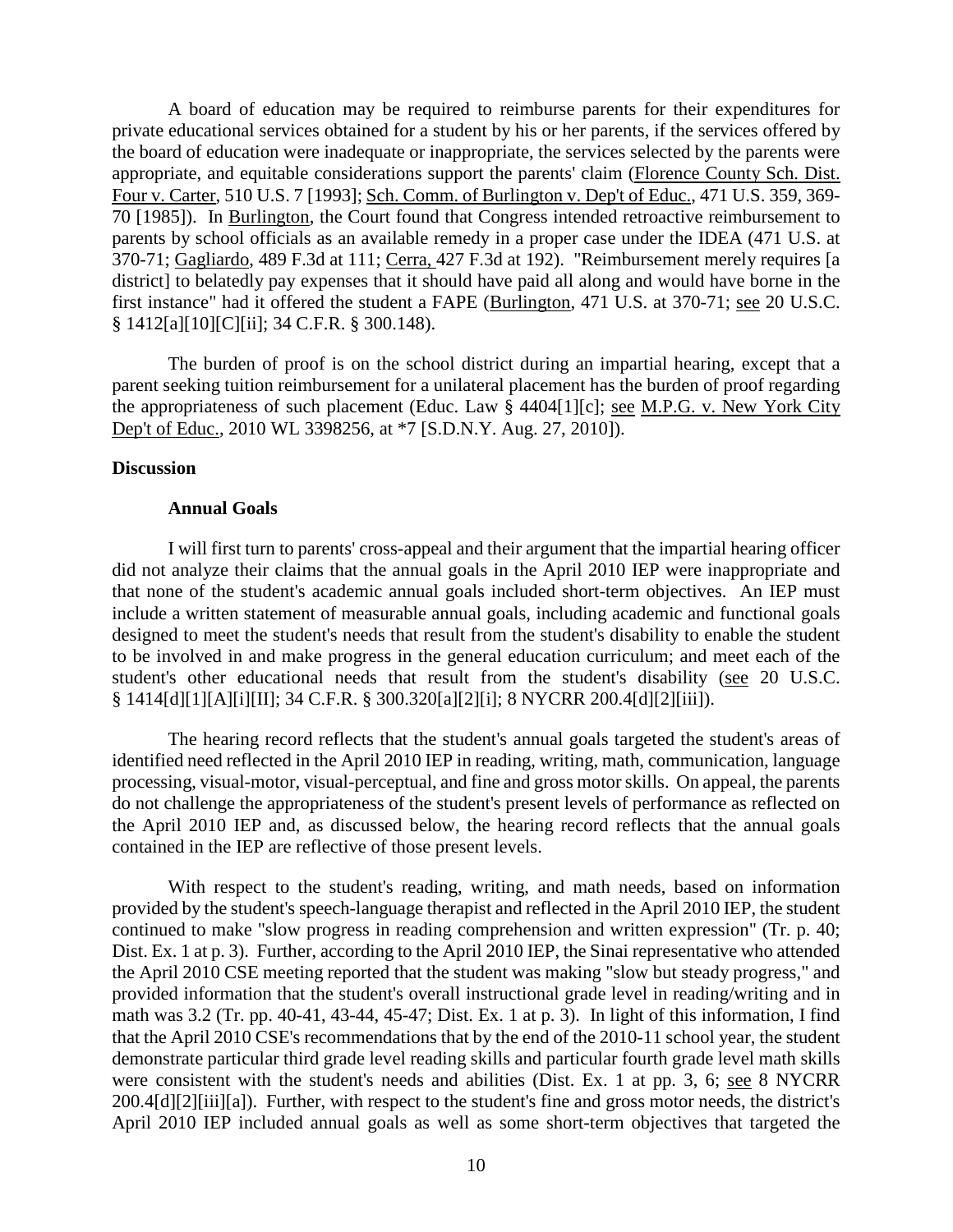student's graphomotor skills, visual-perceptual abilities, visual-motor skills, walking skills, balance, stair walking, and running (Dist. Ex. 1 at pp. 5A, 5B, 6, 9-12). These annual goals and short-term objectives related to the student's fine motor and gross motor skills and were aligned with the student's needs as described in the April 2010 IEP's present levels of physical development (id.).

Moreover, the parents assert on appeal that none of the student's academic annual goals in the April 2010 IEP contain short-term objectives. The student's annual academic goals are measurable and, as discussed above, are consistent with the student's needs and abilities. Additionally, the April 2010 IEP reflects that the student's annual goals relating to his needs in adapted physical education, speech-language, graphomotor skills, visual perceptual/visual motor skills, fine motor skills, and gross motor skills do include short-term objectives (Dist. Ex. 1 at pp. 6, 8, 9, 10, 11). However, the remaining annual goals on the April 2010 IEP do not contain shortterm objectives (Dist. Ex. 1 at pp. 6, 7, 12, 13). I remind the district that for students who participate in State alternate assessment, the IEP "shall include a description of the short-term instructional objectives and/or benchmarks that are the measurable intermediate steps between the student's present level of performance and the measurable annual goal" (8 NYCRR 200.4[d][2][iv]). In this case, the hearing record supports a finding that the district offered the student a FAPE, notwithstanding that some of the IEP annual goals did not contain short-term objectives (Application of a Student with a Disability, Appeal No. 09-016). Overall, the annual goals – read together with the short-term objectives accompanying a portion of the goals – were not so vague or immeasurable as to deprive the student of the opportunity to receive educational benefits.

#### **Recommended Placement**

I next consider the parents' contention that the district did not establish that the 12:1+1 recommended placement was appropriate for the student because a class of that size was too large to address the student's needs. For the reasons set forth below, I agree with the impartial hearing officer that the 12:1+1 program recommended by the April 2010 CSE was appropriate.

As indicated above, the student demonstrates difficulties with reading, math, writing, cognition, gross motor and fine motor skills, as well as with receptive, expressive, and pragmatic language (Dist. Ex. 1 at p. 3; Parent Exs. H at pp. 1-2; J at pp. 1-3). The student has also received a diagnosis of cerebral palsy (Tr. pp. 80-81; Dist. Ex. 1 at p. 5).

The district's school psychologist testified that the April 2010 CSE recommended a "small class" because the student needed assistance within a classroom setting (Tr. p. 42). As discussed above, the April 2010 IEP reported a diagnosis of cerebral palsy and resulting delays in cognition, academic performance, fine motor and gross motor skills and abilities, balance and equilibrium, visual-perceptual and visual-motor skills, and activities of daily living (Dist. Ex. 1 at pp. 3-5B; see Tr. pp. 49-50). The April 2010 IEP also reported that the student's present levels of academic and functional performance with respect to his overall reading/writing, and math skills were at the 3.2 grade level (Dist. Ex. 1 at p. 3).<sup>5</sup> Further, the April 2010 IEP reported that the student presented with severe delays in receptive and expressive language (id.). Additionally, the April 2010 IEP

 $<sup>5</sup>$  The composite score on the IEP referred to the student's abilities in the areas of reading comprehension, decoding,</sup> and writing (Tr. pp. 43-44, 45-47; see Dist. Ex. 1 at p. 3).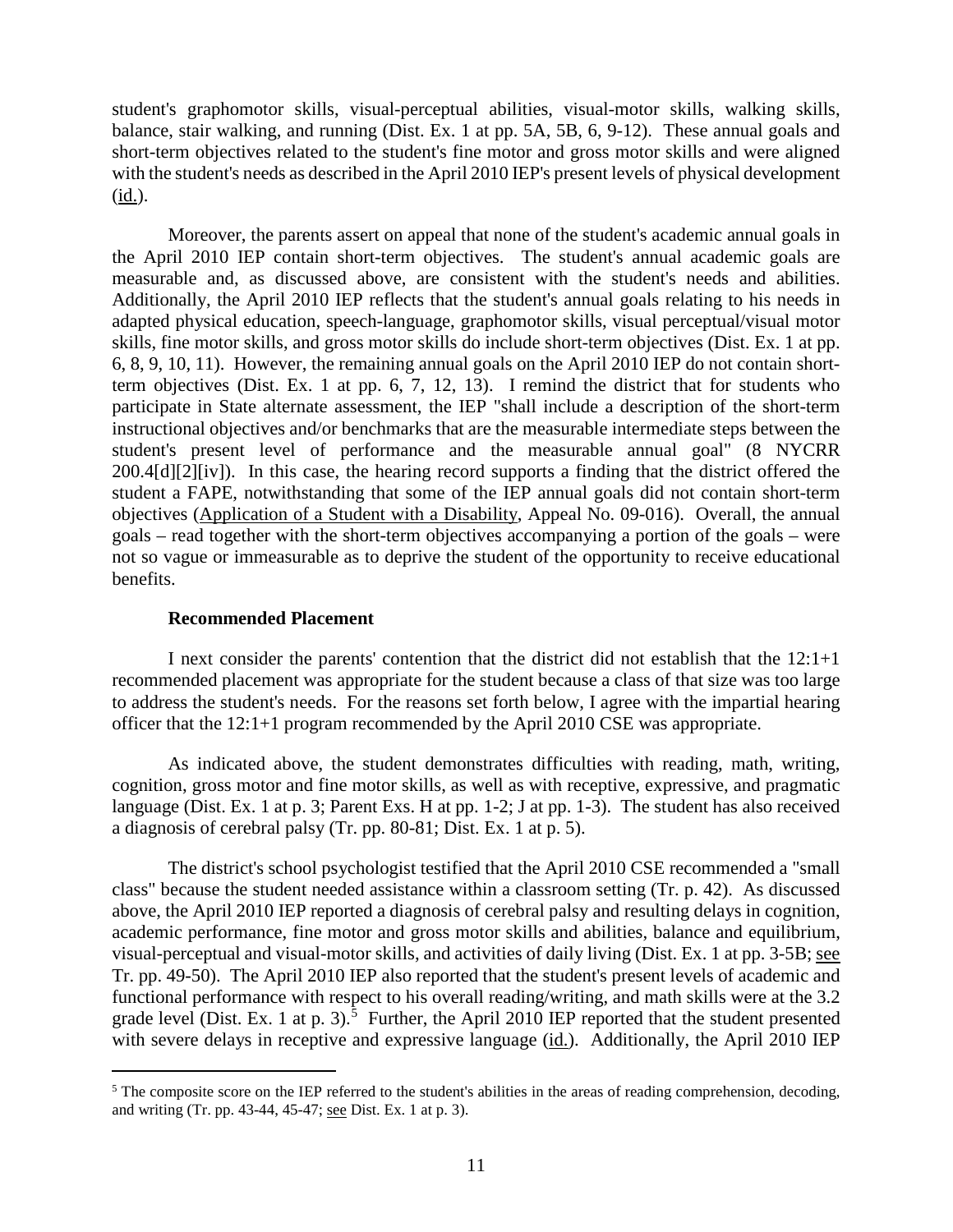reflected that the student was making "slow but steady" progress in school, and "slow progress" in reading comprehension and written expression (id.). The April 2010 IEP also reported that the student exhibited difficulty with language processing and retrieval, and that the student had a difficulty with self-advocacy (id.). With respect to the student's present levels of social/emotional performance, the April 2010 IEP reported that his language and vocabulary deficits negatively affected his ability to have "meaningful conversations" (id. at p. 4). Further, the April 2010 IEP advised that the student's needs precluded his participation in a general education environment and recommended a special education class in a specialized school (id. at p. 14).

In light of the student's cognitive, academic, and speech-language needs set forth in the April 2010 IEP, I find that the April 2010 CSE's recommended 12:1+1 special class program was an appropriate educational setting for the student. I also note that the April 2010 IEP identified a number of academic and social/emotional management needs; in particular, preferential seating, shortened assignments, remedial/tutorial instruction, highlighting/underlining important information, providing the student with concrete examples for abstract material, books on tape, providing extended time for classroom assignments when necessary, and providing the student with positive reinforcement (Dist. Ex. 1 at p. 3). These program modifications and accommodations would have facilitated the student's learning in the recommended 12:1+1 placement. I also note that the April 2010 CSE recommended that the student be provided with related services of OT and PT, which would have addressed the student's health and physical development needs as reflected on the IEP (Tr. pp. 33-34, 42, 43, 49-50; Dist. Ex. 1 at pp. 5A-5B, 9-12, 16). The April 2010 CSE also recommended that the student receive three 30-minute sessions of group speech-language therapy, which would have addressed the student's delays in language processing and communication skills (Tr. p. 33; Dist. Ex. 1 at pp. 3, 16). The hearing record does not support the parents' contention that a 12:1+1 class would not have met the student's needs.

# **Least Restrictive Environment**

I will now consider the parents' contention that the impartial hearing officer erred in finding that a 12:1+1 special class in a specialized school was the LRE for the student. The IDEA requires that a student's recommended program must be provided in the LRE (20 U.S.C. § 1412[a][5][A]; 34 C.F.R. §§ 300.114[a][1], [2], 300.116[a][2]; 8 NYCRR 200.1[cc], 200.6[a][1]; see Newington, 546 F.3d at 111; Gagliardo, 489 F.3d at 105; Walczak, 142 F.3d at 132; Patskin, 583 F. Supp. 2d at 428). In determining an appropriate placement in the LRE, the IDEA requires that students with disabilities be educated to the maximum extent appropriate with students who are not disabled and that special classes, separate schooling or other removal of students with disabilities from the general educational environment may occur only when the nature or severity of the disability is such that education in regular classes with the use of supplementary aids and services cannot be achieved satisfactorily (20 U.S.C. § 1412[a][5][A]; see 34 C.F.R. §§ 300.114[a][2][i], [ii], 300.116[a][2], 300.117; 8 NYCRR 200.6[a][1]; Newington, 546 F.3d at 112, 120-21; Oberti v. Bd. of Educ., 995 F.2d 1204, 1215 [3d Cir. 1993]; J.S. v. North Colonie Cent. Sch. Dist., 586 F. Supp. 2d 74, 82 [N.D.N.Y. 2008]; Patskin, 583 F. Supp. 2d at 430; Watson v. Kingston City Sch. Dist., 325 F. Supp. 2d 141, 144 [N.D.N.Y. 2004]; Mavis v. Sobel, 839 F. Supp. 968, 982 [N.D.N.Y. 1993]). The placement of an individual student in the LRE shall "(1) provide the special education needed by the student; (2) provide for education of the student to the maximum extent appropriate to the needs of the student with other students who do not have disabilities; and (3) be as close as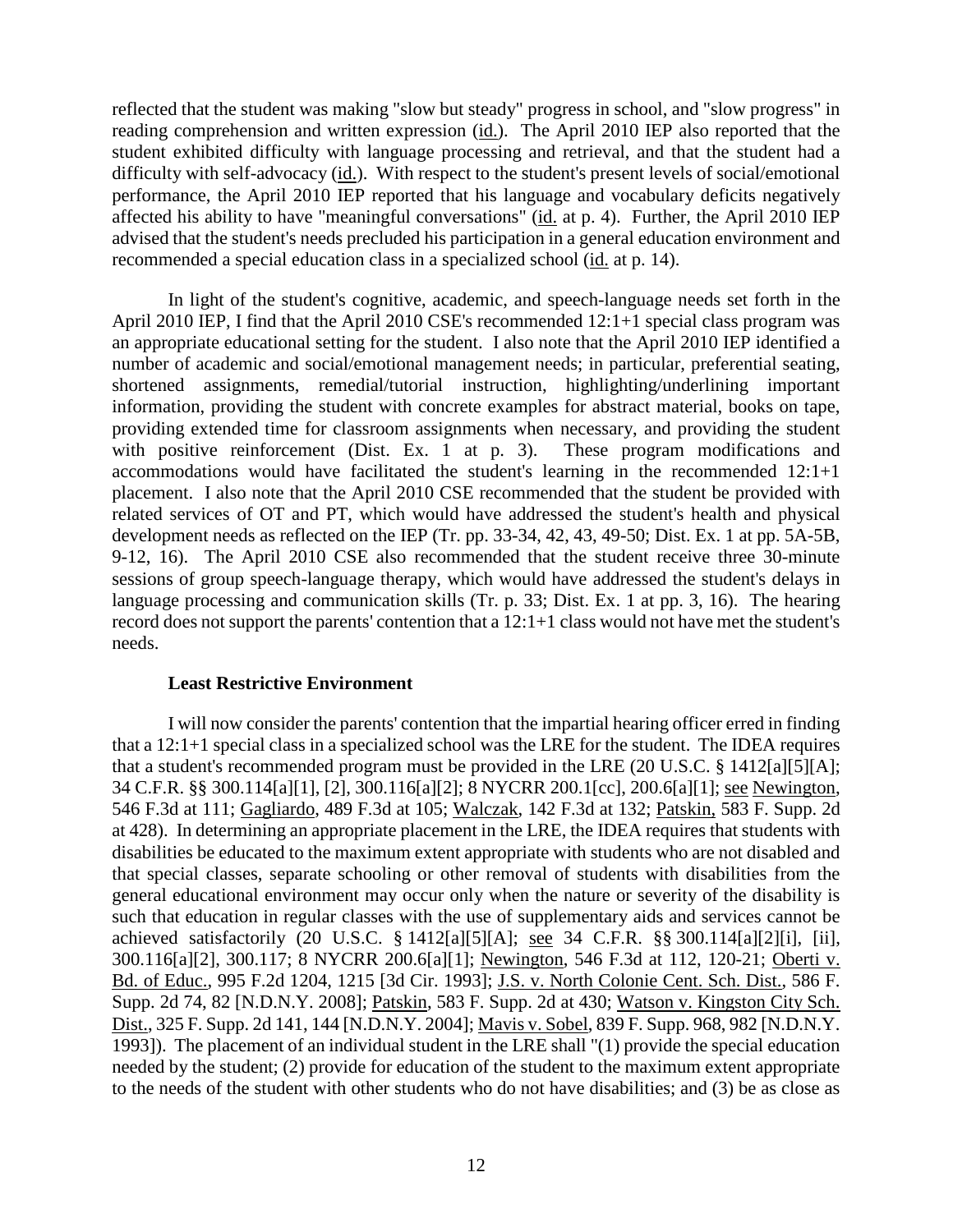possible to the student's home" (8 NYCRR 200.1[cc]; see 8 NYCRR 200.4[d][4][ii][b]; see 34 C.F.R. § 300.116).

Moreover, "[i]n providing or arranging for the provision of nonacademic and extracurricular services and activities, including meals, recess periods, and the services and activities set forth in [34 C.F.R.] § 300.107, each public agency must ensure that each [student] with a disability participates with nondisabled [students] in the extracurricular services and activities to the maximum extent appropriate to the needs of that [student]" and "[t]he public agency must ensure that each [student] with a disability has the supplementary aids and services determined by the [student's] IEP Team to be appropriate and necessary for the [student] to participate in nonacademic settings" (34 C.F.R. § 300.117). Consideration is also given to any potential harmful effect on students or on the quality of services that they need (34 C.F.R. § 300.116[d]; 8 NYCRR 200.4[d][4][ii][c]). Federal and State regulations also require that school districts ensure that a continuum of alternative placements be available to meet the needs of students with disabilities for special education and related services (34 C.F.R. § 300.115; 8 NYCRR 200.6). The continuum of alternative placements includes instruction in regular classes, special classes, special schools, home instruction, and instruction in hospitals and institutions; and the continuum makes provision for supplementary services (such as resource room or itinerant instruction) to be provided in conjunction with regular class placement (34 C.F.R. § 300.115[b]).

To apply the principles described above, the Second Circuit has adopted a two-pronged test for determining whether an IEP places a student in the LRE, considering (1) whether education in the general classroom, with the use of supplemental aids and services, can be achieved satisfactorily for a given student, and, if not, (2) whether the school has mainstreamed the student to the maximum extent appropriate (Newington, 546 F.3d at 119-20; see North Colonie, 586 F. Supp. 2d at 82; Patskin, 583 F. Supp. 2d at 430; see also Oberti, 995 F.2d at 1217-18; Daniel R.R. v. State Bd. of Educ., 874 F.2d 1036, 1048-50 [5th Cir. 1989]). A determination regarding the first prong, (whether a student with a disability can be educated satisfactorily in a general education class with supplemental aids and services), is made through an examination of a non-exhaustive list of factors, including, but not limited to "(1) whether the school district has made reasonable efforts to accommodate the child in a regular classroom; (2) the educational benefits available to the child in a regular class, with appropriate supplementary aids and services, as compared to the benefits provided in a special education class; and (3) the possible negative effects of the inclusion of the child on the education of the other students in the class" (Newington, 546 F.3d at 120; see North Colonie, 586 F. Supp. 2d at 82; Patskin, 583 F. Supp. 2d at 430; see also Oberti, 995 F.2d at 1217-18; Daniel R.R., 874 F.2d at 1048-50). In Newington, the Court recognized the tension that occurs at times between the objective of having a district provide an education suited to a student's particular needs and the objective of educating that student with non-disabled peers as much as circumstances allow (Newington, 546 F.3d at 119, citing Daniel R.R., 874 F.2d at 1044). The Court explained that the inquiry is individualized and fact specific, taking into account the nature of the student's condition and the school's particular efforts to accommodate it (Newington, 546 F.3d at 120).<sup>6</sup>

If, after examining the factors under the first prong, it is determined that the district was justified in removing the student from the general education classroom and placing the student in

<sup>&</sup>lt;sup>6</sup> The Second Circuit left open the question of whether costs should be taken into account as one of the relevant factors in the first prong of the LRE analysis (Newington, 546 F.3d at 120 n.4).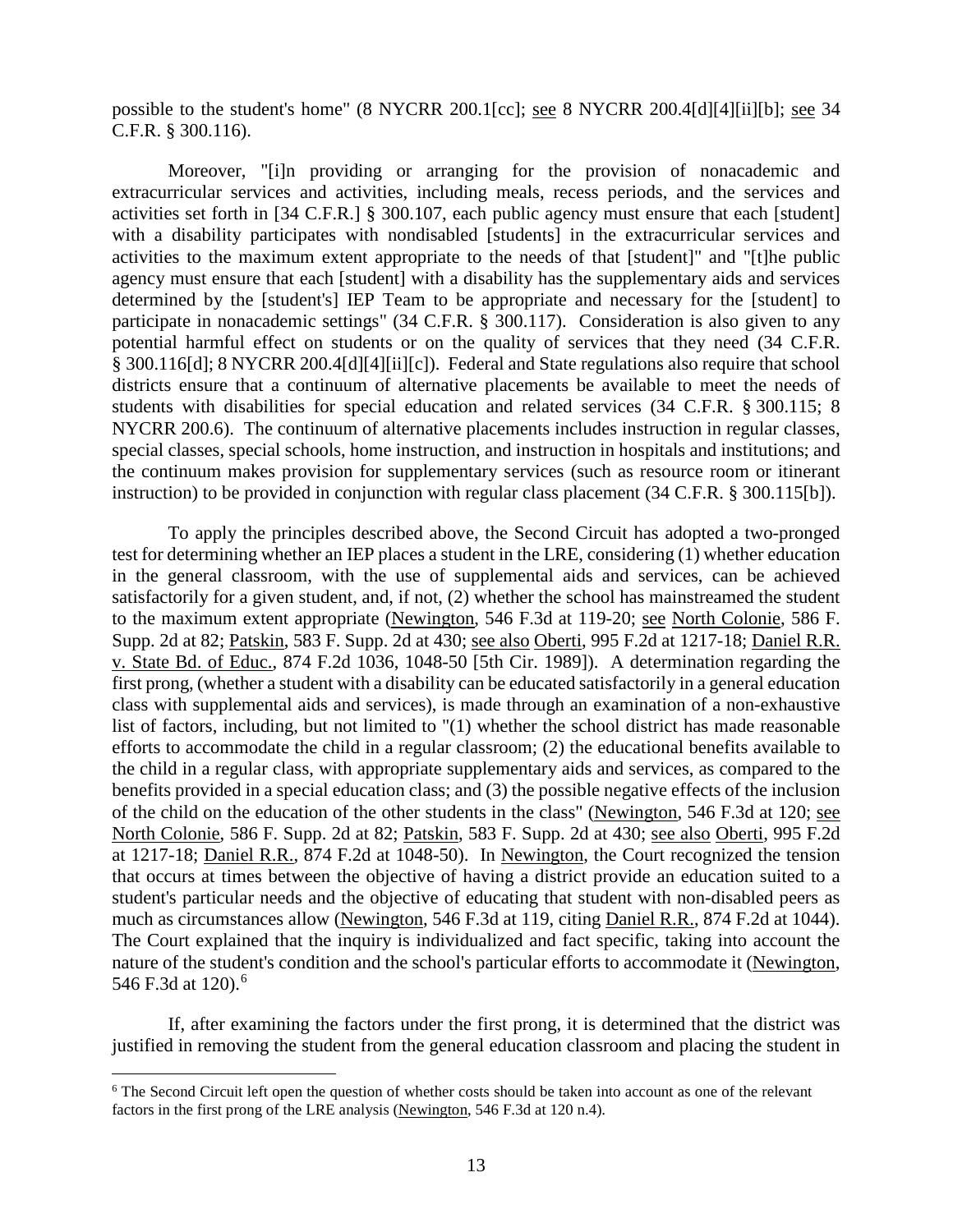a special class, the second prong requires consideration of whether the district has included the student in school programs with nondisabled students to the maximum extent appropriate (Newington, 546 F.3d at 120).

As indicated above, the April 2010 CSE recommended that the student be placed in a specialized school, which does not include any general education classes located in the school building or provide its students with regular interaction with their mainstream peers during the school day (Tr. pp. 23-24; see Dist. Ex. 1 at pp. 1, 14). In determining that the recommended placement was the LRE, the impartial hearing officer relied solely upon testimony at the impartial hearing that the student would have had opportunities to interact with nondisabled peers by participating in a work setting outside of the school (IHO Decision at p. 4).

Upon a careful review of the hearing record, I find that the April 2010 CSE's recommended placement was not the LRE for the student (see 20 U.S.C. § 1412[a][5][A]; 34 C.F.R. §§ 300.114[a][1], [2]; 300.116[a][2], 300.117; 8 NYCRR 200.1[cc], 200.6[a][1]). With respect to the first prong of the Second Circuit's test in Newington, whether education in the general classroom with the use of supplemental aids and services can be achieved satisfactory for a given student, I note that the parents did not assert in their due process complaint notice or at the impartial hearing that the student should be provided educational instruction in a general education classroom and in fact, testified that he needed to be in a "smaller class" than the recommended 12:1+1 classroom (see Tr. pp. 82, 88). The hearing record further reflects that the parents enrolled the student in a self-contained special education program, which did not provide for academic mainstreaming but was located within a mainstream school and provided the student with opportunities for interaction with nondisabled students (see Tr. pp. 55-57, 64-67, 70, 74-76, 82- 83). Moreover, as explained above, because of the student's cognitive, academic, and speechlanguage needs, a special class placement was appropriate and was reasonably calculated to enable the student to receive meaningful educational benefits. Although the parents argue on appeal that the district failed to meet its burden with respect to the first prong of the Newington test, I note that this argument has been improperly raised for the first time on appeal and, more to the point, neither party argues in earnest that the student should have been placed in a general education setting instead of a special class setting. In view of the foregoing evidence, I find that the district's recommended placement satisfied the first prong of the Newington test.

With respect to the second prong of the Newington test, whether the district mainstreamed the student to the maximum extent appropriate, the hearing record does not reflect that the student could not benefit from mainstreaming opportunities; nor does the district assert such an argument. The district's school psychologist who was a member of the April 2010 CSE testified that she thought that, for "this" student, the recommended placement was the LRE (Tr. p. 35). However, the April 2010 IEP reflected that the student could participate in all appropriate school activities with nondisabled students (Dist. Ex. 1 at p. 16). Although the April 2010 IEP indicated that the student's language and vocabulary deficits negatively impact the student's ability to have meaningful conversations, it also sets forth that the student is "shy, yet charming;" that he "is eager to please all those around him;" that "[h]e relates well with his peers and teachers;" that he "has become a 'leader' for some newer students;" and that "[h]e is always willing to help anyone in need" (id. at p. 4). Further, with respect to the student's transition to adulthood, the long-term adult outcomes in the April 2010 IEP's transition plan included that he would "integrate into the community independently" and that he would also "live independently with minimum support" (id. at p. 18). The information set forth in the April 2010 IEP regarding the student's functioning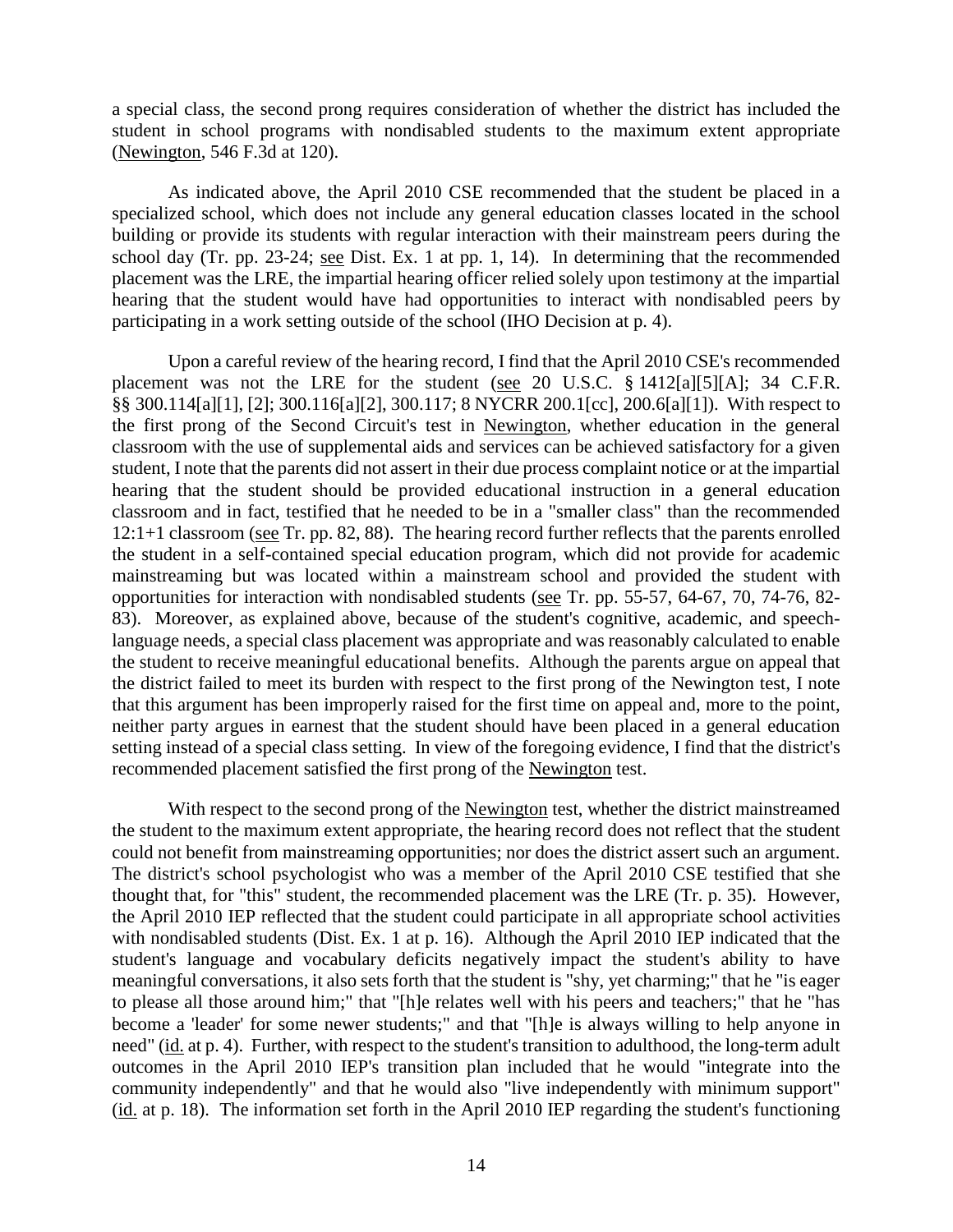supports placing the student in a community school and weighs against minimizing his contact with nondisabled peers by placing him in a specialized school.

I also disagree with the impartial hearing officer's rejection of the parents' argument that the recommended placement failed to provide the student with access to nondisabled peers based upon witness testimony at the impartial hearing that the student would be participating in a work setting outside of the assigned school (IHO Decision at p. 4). Where, as here, the student did not attend the public school and was instead unilaterally placed at Sinai, the sufficiency of the district's recommended placement in this case is determined on the basis of the IEP itself and the parents were not required to try out the school district's proposed program (see Forest Grove, 129 S.Ct. at 2496; R.E. v. New York City Dep't of Educ., 2011 WL 924895, at \*10 [S.D.N.Y. Mar. 15, 2011]; E.M. v. New York City Dep't of Educ., 2011 WL 1044905, at \*9 [S.D.N.Y. Mar. 14, 2011] [noting that it was appropriate to consider testimony regarding the nature of a proposed educational placement set forth in the IEP and citing authorities that disapproved of reliance on additional evidence of programs or services that were not mentioned in the IEP]; R.K. v. New York City Dep't of Educ., 2011 WL 1131492, at \*20 [E.D.N.Y. Jan. 21, 2011] adopted at 2011 WL 1131522  $[ED.N.Y. Mar. 28, 2011].$ <sup>7</sup> Moreover, even if the student had attended the district's proposed placement, the hearing record does not support the impartial hearing officer's conclusion that the student in this case would have been participating in the school's community work program. The district's witness testified that "some" of the classes in the assigned school would have had the opportunity to participate in the work program (Tr. p. 24). The hearing record also reflects that the district's witness testified that the school had "two classes" that had "inclusion" with another district high school (id.). However, this testimony regarding the mainstreaming opportunities the work program and the "inclusion" classes may have provided is insufficient to show that the student in this case would have been provided any mainstreaming opportunities.

After carefully reviewing the April 2010 IEP in its entirety and, in addition, the evidence described above, I find that the district failed to establish that the recommended placement of the student in a specialized school mainstreamed the student to the maximum extent appropriate and was therefore the LRE for the student (20 U.S.C. § 1412[a][5][A]; see 34 C.F.R. §§ 300.114[a][2][ii], 300.116[a][2], 300.117; 8 NYCRR 200.1[cc], 200.6[a][1]; see also Newington, 546 F.3d at 120, 122; Oberti, 995 F.2d at 1218; Daniel R.R., 874 F.2d at 1050; J.G. v. Kiryas Joel Union Free Sch. Dist., 2011 WL 1346845, at \*36-\*37 [S.D.N.Y. Mar. 31, 2011]; Application of a Student with a Disability, Appeal No. 09-119).

# **Unilateral Placement**

Having found that the district failed to offer the student a FAPE in the LRE, I now consider whether the parents have met their burden of proving the appropriateness of their unilateral

<sup>&</sup>lt;sup>7</sup> By the same token, although the parents have successfully challenged the adequacy of the IEP, they also challenged the district's implementation of the IEP by claiming the student would not have been suitably grouped with other students at the school assigned by the district; however, matters such as grouping are not required to be set forth on a student's IEP and challenges to the implementation of an IEP are speculative where, as here, the student did not actually attend the public school placement (see Application of the Bd. of Educ., Appeal No. 11- 040; Application of the Bd. of Educ., Appeal No. 11-025; Application of the Bd. of Educ., Appeal No. 11-016.). In cases in which a student does not attend a the public school placement due to the parents' decision to unilaterally place the student in a private school, the district is not required to establish that it appropriately implemented the challenged IEP (see Application of the Bd. of Educ., Appeal No. 11-040).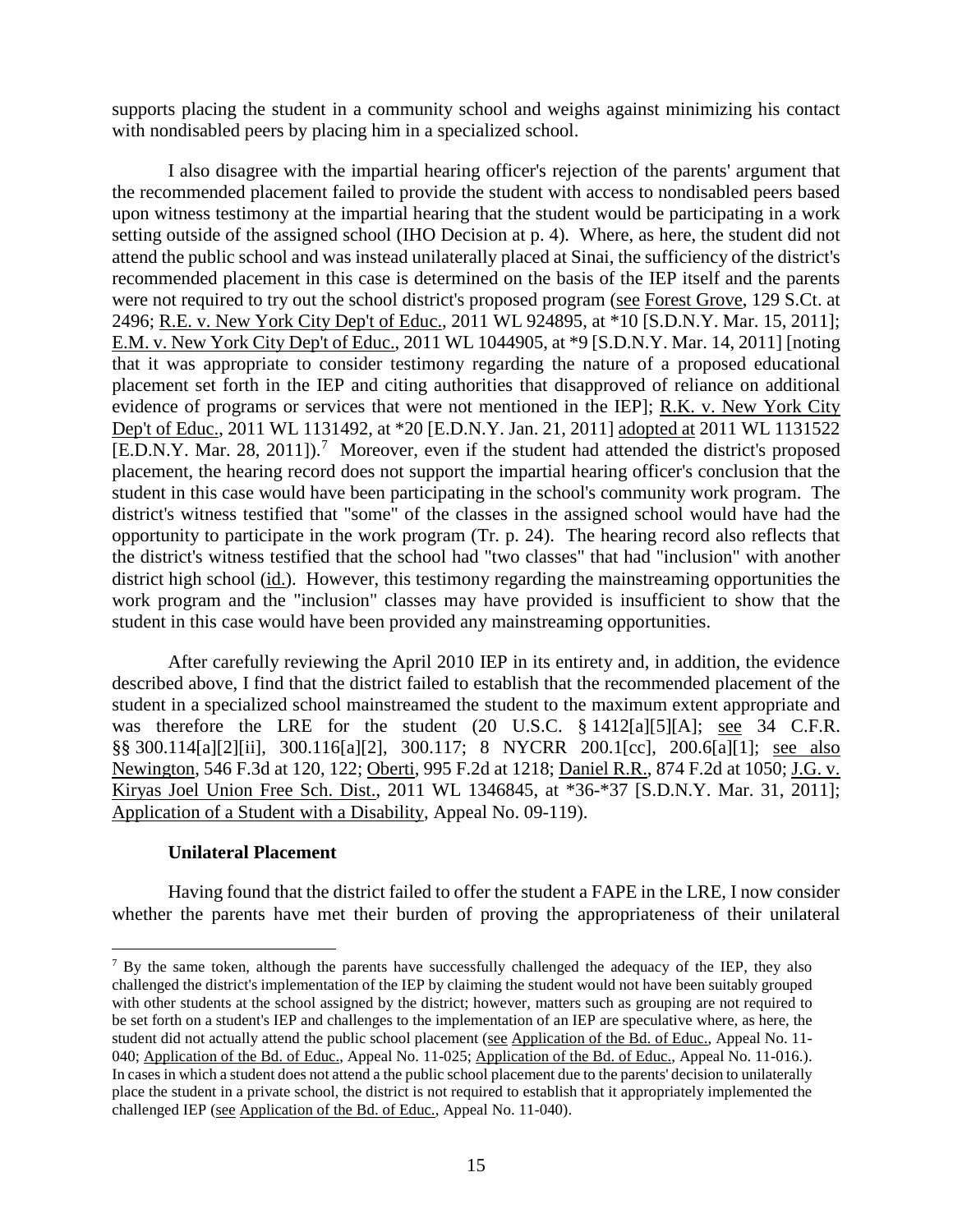placement of the student at Sinai for the 2010-11 school year (see Burlington, 471 U.S. at 369-  $70$ ).<sup>8</sup>

A private school placement must be "proper under the Act" (Carter, 510 U.S. at 12, 15; Burlington, 471 U.S. at 370), i.e., the private school offered an educational program which met the student's special education needs (see Gagliardo, 489 F.3d at 112, 115; Walczak, 142 F.3d at 129; Matrejek, 471 F. Supp. 2d at 419). A parent's failure to select a program approved by the State in favor of an unapproved option is not itself a bar to reimbursement (Carter, 510 U.S. at 14). The private school need not employ certified special education teachers or have its own IEP for the student (Carter, 510 U.S. 7; Application of the Bd. of Educ., Appeal No. 08-085; Application of the Dep't of Educ., Appeal No. 08-025; Application of the Bd. of Educ., Appeal No. 08-016; Application of the Bd. of Educ., Appeal No. 07-097; Application of a Child with a Disability, Appeal No. 07-038; Application of a Child with a Disability, Appeal No. 02-014; Application of a Child with a Disability, Appeal No. 01-105). Parents seeking reimbursement "bear the burden of demonstrating that their private placement was appropriate, even if the IEP was inappropriate" (Gagliardo, 489 F.3d at 112; see M.S. v. Bd. of Educ., 231 F.3d 96, 104 [2d Cir. 2000]). "Subject to certain limited exceptions, 'the same considerations and criteria that apply in determining whether the [s]chool [d]istrict's placement is appropriate should be considered in determining the appropriateness of the parents' placement…'" (Gagliardo, 489 F.3d at 112; Frank G. v. Bd. of Educ., 459 F.3d at 364 [2d Cir. 2006] [quoting Rowley, 458 U.S. at 207 and identifying exceptions]). Parents need not show that the placement provides every special service necessary to maximize the student's potential (Frank G., 459 F.3d at 364-65). When determining whether the parents' unilateral placement is appropriate, "[u]ltimately, the issue turns on" whether that placement is "reasonably calculated to enable the child to receive educational benefits" (Frank G., 459 F.3d at 364; see Gagliardo, 489 F.3d at 115 [citing Berger v. Medina City Sch. Dist., 348 F.3d 513, 522 [6th Cir. 2003] [stating "evidence of academic progress at a private school does not itself establish that the private placement offers adequate and appropriate education under the IDEA"]). A private placement is only appropriate if it provides education instruction specially designed to meet the unique needs of a student (20 U.S.C. § 1401[29]; 34 C.F.R. § 300.39[a][1]; Educ. Law § 4401[1]; 8 NYCRR 200.1[ww]; Rowley, 458 U.S. at 188-89; Gagliardo, 489 F.3d at 114-15 [noting that even though the unilateral placement provided special education, the evidence did not show that it provided special education services specifically needed by the student]; Frank G., 459 F.3d at 365; Stevens v. New York City Dep't of Educ., 2010 WL 1005165, \*9 [S.D.N.Y. Mar. 18, 2010]).

The Second Circuit has set forth the standard for determining whether parents have carried their burden of demonstrating the appropriateness of their unilateral placement.

> No one factor is necessarily dispositive in determining whether parents' unilateral placement is reasonably calculated to enable the child to receive educational benefits. Grades, test scores, and

 <sup>8</sup> I agree with the contention of the district on appeal that the impartial hearing officer erred in opining that the parents' placement of the student at Sinai was appropriate for the 2010-11 school year because a prior impartial hearing officer had determined that Sinai was appropriate during a prior school year and there was "nothing in the record to suggest that that had changed" (IHO Decision at p. 4). Each school year is to be analyzed separately when determining whether a FAPE was provided to the student (see 34 C.F.R. § 300.323[a]; 8 NYCRR 200.4[e][1][ii]; <u>see eg.</u>, Application of the Bd. of Educ., Appeal No. 11-005).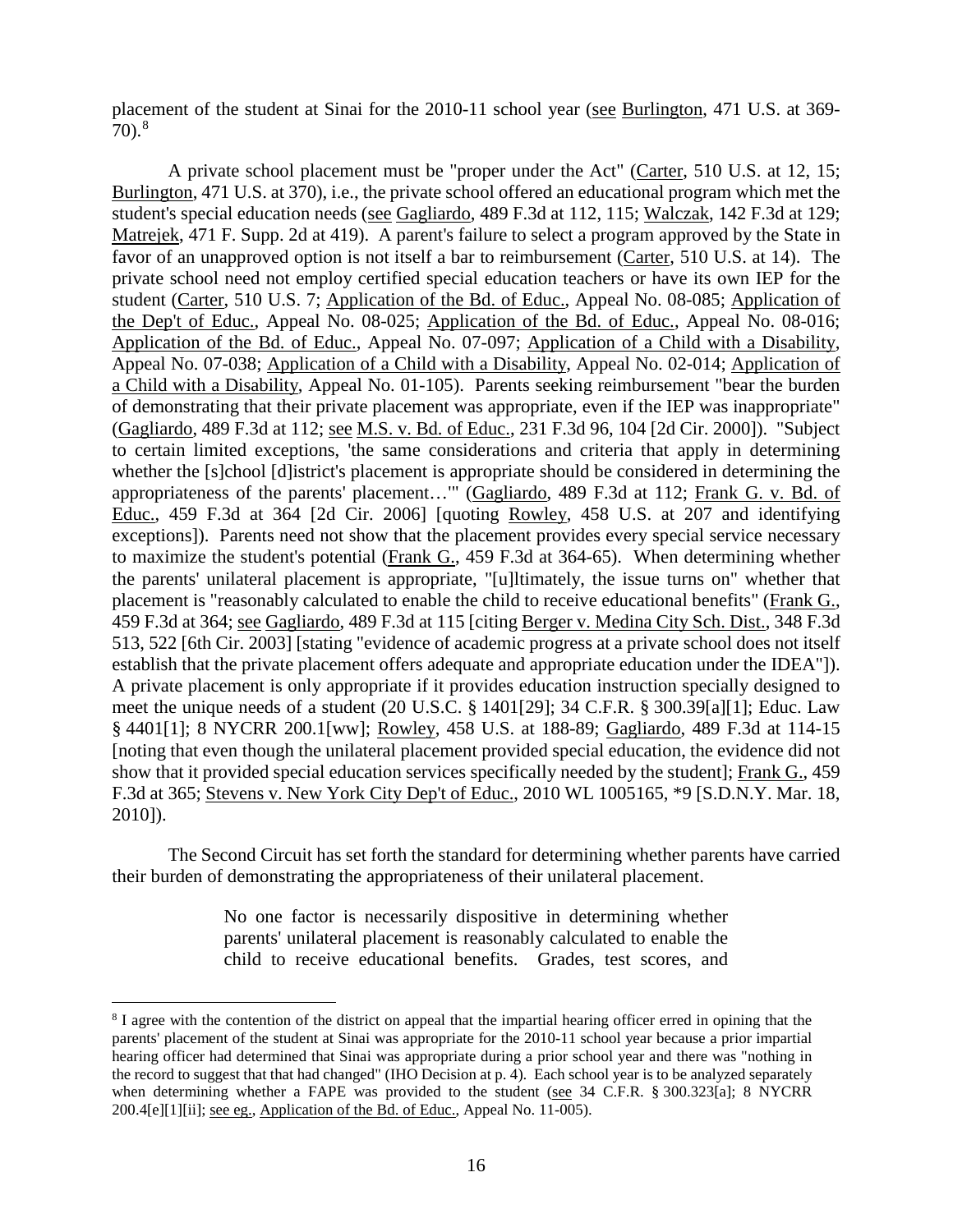regular advancement may constitute evidence that a child is receiving educational benefit, but courts assessing the propriety of a unilateral placement consider the totality of the circumstances in determining whether that placement reasonably serves a child's individual needs. To qualify for reimbursement under the IDEA, parents need not show that a private placement furnishes every special service necessary to maximize their child's potential. They need only demonstrate that the placement provides educational instruction specially designed to meet the unique needs of a handicapped child, supported by such services as are necessary to permit the child to benefit from instruction.

(Gagliardo, 489 F.3d at 112; see Frank G., 459 F.3d at 364-65).

Based on a careful review of the hearing record and for the reasons set forth below, I find that the parents' unilateral placement of the student at Sinai for the 2010-11 school year was appropriate.

For the 2010-11 school year, the student is attending a Sinai high school program for students with developmental disabilities (Tr. pp. 55-56). The Sinai high school program is located within a mainstream high school (Tr. p. 55). The student's academic program is provided in selfcontained special classes where the student receives instruction with other students with developmental disabilities (Tr. pp. 55-57). The director testified that the student participates in a "functional" academic program where he receives "some academic instruction," life skills instruction, and prevocational development/work study (Tr. p. 56; see Parent Ex. K). She further testified that the student's program, except for the vocational work study component, is provided within the mainstream high school building within which Sinai is located (Tr. pp. 55-57, 59-60). The hearing record also reflects that the student's program at Sinai includes speech-language therapy, OT, and "supplemental instruction" (Tr. pp. 63, 79; see Parent Ex. K). The director testified that Sinai staff develops "in-house IEPs" for its students that reflect their academic and life skills goals, as well as biyearly transition plans (Tr. pp. 73-74; see Parent Ex. I).<sup>9</sup>

The student's academic instruction at Sinai includes courses in math, reading, writing, and in listening comprehension (Parent Ex. K). The director testified that the Sinai staff developed a life skills program based on the student's needs in order to reinforce his skills and to build upon them within the context of the community and his need for meaningful activities (Tr. p. 57). For example, she testified that during the life skills program, the student learns skills in the areas of reading, writing and math related to money concepts and then integrates these skills within functional scenarios and settings to help him learn to generalize these skills to community settings (Tr. pp. 58-59). She further testified that the student's prevocational training includes two off-site work settings twice per week for about four hours (Tr. p. 59; see Parent Ex. K). With respect to

 <sup>9</sup> The hearing record includes an undated 2010-11 Sinai "IEP Form" (Parent Ex. I). In that form, the student's teachers in math and language arts describe the student's math and reading goals for the 2010-11 school year (id.). The student's math goals addressed skills in the areas of money concepts, calculation, rounding, problem-solving, and community awareness (id. at pp. 1-2). The student's reading goals addressed reading comprehension, vocabulary, compare/contrast concepts, and relating stories to life experiences (id. at p. 3).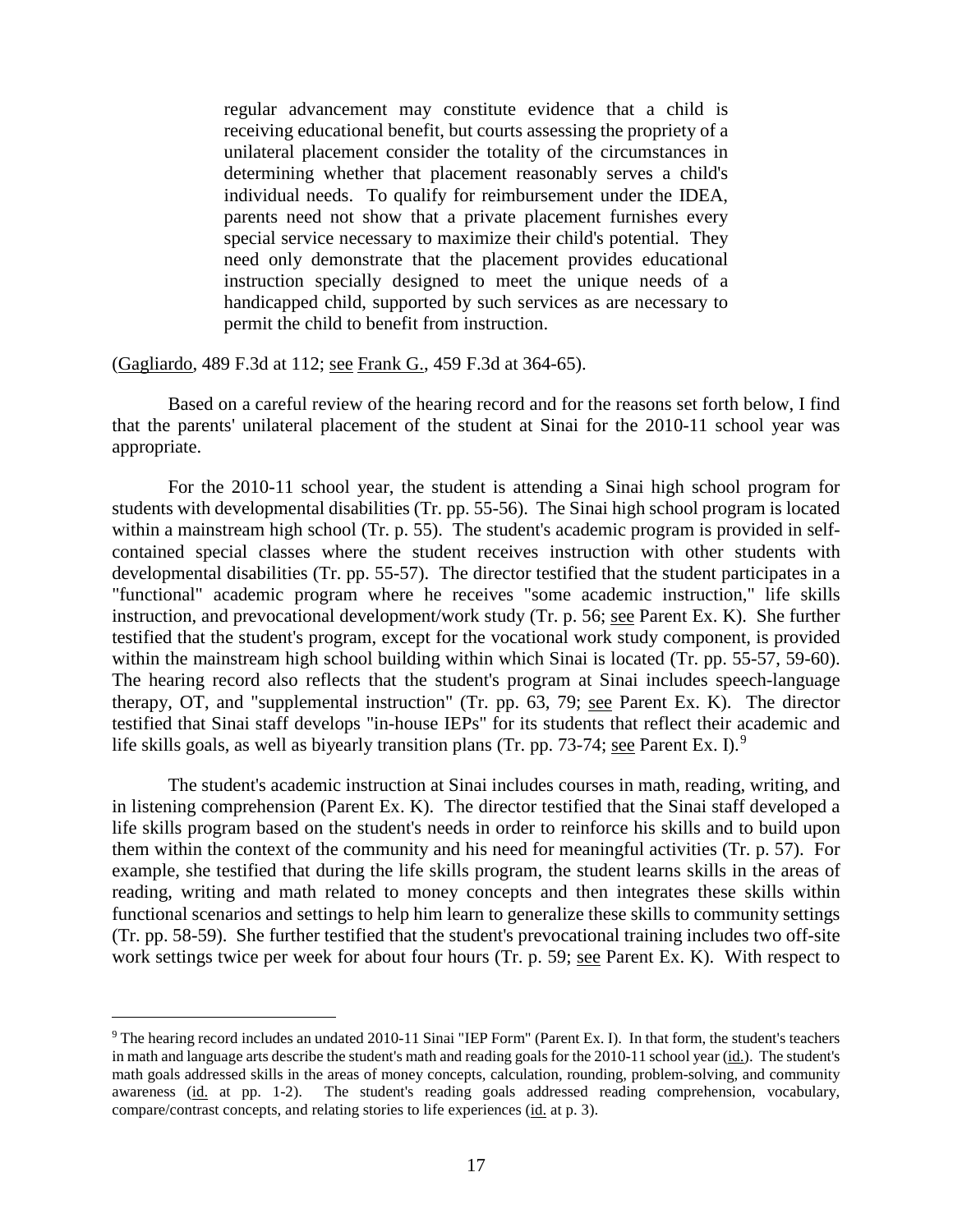this, the student has been assigned to an elementary school and a nonprofit business office where he has engaged in tasks including copying, filing, sorting, and labeling (Tr. p. 60).

The director testified that the student's classes include from three to five other students (Tr. p. 62).  $^{10, 11}$  She explained that the Sinai school building is "fully accessible" to the student (Tr. p. 69). The director also testified that the student has demonstrated progress in language processing, communication skills, response time, answering questions, money concepts, and reading (Tr. p. 63). She testified that in addition to OT and speech-language therapy, the student's program also includes three periods per week of 1:1 "supplemental instruction," which is coordinated by the speech-language pathologist to address the student's language processing, communication, the quickness and accuracy of his language responses, and his expressive language (Tr. pp. 63-64, 69- 70; see Parent Ex. K). The director testified that the goal of this supplemental instruction is to increase the quality of both the student's overall functioning in the community and his social interactions (Tr. p. 64).

The director testified that the student's program at Sinai was appropriate for him because, among other things, it offered individual instruction, the "supplemental instruction," vocational development, and a functional instruction that integrated life skills with the student's academic instruction (Tr. pp. 69-70; see Parent Ex. K). Upon review of Sinai's IEP, I find that the annual goals in the areas of money concepts, problem-solving, reading comprehension, vocabulary, and community awareness are consistent with the student's needs in math, reading, and post-secondary transition (Parent Ex. I at pp.1-3; see Dist. Ex. 1 at pp. 3, 4, 17-18). I also note that the student's prevocational and off-site work study program at Sinai is consistent with the student's needs (Tr. pp. 57-59).

The hearing record further reflects that the student participates "in a variety of ways within the social structure" of the mainstream school, including trips, programs, "special activities," "special programs," speakers, and "Lunch Buddies" (Tr. pp. 57, 64, 65).<sup>12</sup> Further, the director testified that both the Sinai program and the mainstream school within which it is located use the same hallways, the same cafeteria, and the same public and common areas (Tr. pp. 74-75). The director testified that Sinai is "looking to foster the relationships between the mainstream students and the Sinai students in all sort[s] of various ways"(Tr. p. 66).

As part of Sinai's mainstreaming activities, the student's educational program at Sinai includes a program entitled "Lunch Buddies" (Tr. pp. 64, 75; Parent Ex. K). In this program, Sinai has paired the student with a general education student for one 40-minute period per week (Tr. pp. 64, 74-75). The student and his "Lunch Buddy" typically socialize over lunch at a local restaurant; with a goal to facilitate continuing social contact and interaction in the school hallway and during regular lunch and breakfast periods and other unstructured time during the school day (Tr. pp. 64- 65, 75). The student's father testified that his son "looks forward" and is "excited about" the Lunch

<sup>&</sup>lt;sup>10</sup> According to the director, the student receives instruction from four different teachers throughout the school day (Tr. p. 67).

 $11$  The director testified that an "assistant teacher" is often present to assist in the student's classes (Tr. p. 62).

 $12$  The director testified that one such special program was a "reverse mainstreaming" weekend retreat attended by both general education and special education students (Tr. p. 66).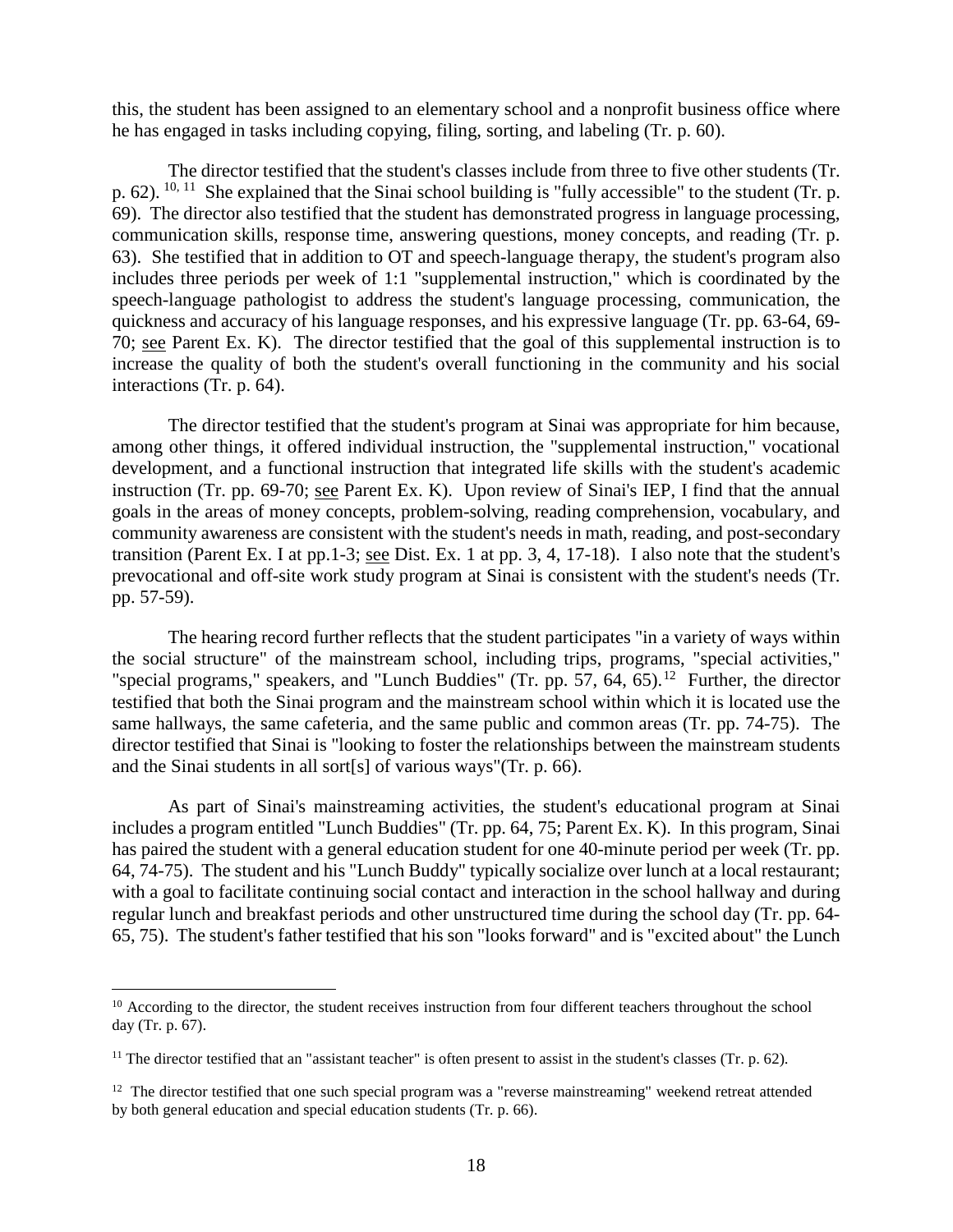Buddies program (Tr. p. 83). The student's father also testified that this program provides the student with necessary life skills (Tr. pp. 83-84).

The director testified that the student's mainstreaming opportunities are very relevant and meaningful for the student and that the student "feels very good about" his interactions with nondisabled students (Tr. p. 65). She also testified that Sinai found that the student responds very well to all of the school's mainstreaming activities and opportunities and that such opportunities are "maximizing the level to which he can have relationships at this point in his life" (Tr. pp. 66, 76). The director further testified that the student's program at Sinai was appropriate in part because Sinai offered the student "the opportunity to be fully integrated on a social level within a mainstream environment" (Tr. p. 70).

Regarding the district's assertion that Sinai is not appropriate for the student because it is a 10-month program and the district's IEP recommended a 12 month school year, I note that the April 2010 IEP recommended a 12-month school year, which would begin on July 1, 2010 (Dist. Ex. 1 at pp. 1, 2). In particular, the IEP recommended that the student be enrolled in a special class in a specialized school with related services, and for July and August 2010 "only," that the student attend a specific camp program (id. at p. 1). However, the hearing record does not explain what this program consisted of or whether the student attended it. Further, there is nothing in the hearing record, including the student's needs reflected on the April 2010 IEP, that establishes that the student would or did demonstrate substantial regression without being provided with a 12-month program (see 8 NYCRR 200.1[aaa], 200.6[k]; Dist. Ex. 1 at pp. 1-18; Parent Exs. H; I; J). I note further that the district did not assert at the impartial hearing that Sinai was not an appropriate unilateral placement because it was a 10-month program. Although the district is not precluded from offering services to a student above and beyond what the student requires in order to be provided with a FAPE, in this case, the hearing record does not reflect that the student required a 12-month program; therefore, I decline to reject the parents' placement of the student at Sinai as inappropriate on that basis.

Accordingly, I find that the hearing record contains sufficient information to conclude that the parents have met their burden to show that Sinai was an appropriate unilateral placement for the student for the 2010-11 school year. In reaching this conclusion, I have considered the "totality of the circumstances" (see Frank G., 459 F.3d at 364) and have determined that the evidence shows that the parents' unilateral placement reasonably serves the student's individual needs, providing educational instruction specially designed to meet the student's unique needs, supported by such services as are necessary to permit the student to benefit from instruction (id. at 364-65).

The final criterion for a reimbursement award is that the parents' claim must be supported by equitable considerations. Equitable considerations are relevant to fashioning relief under the IDEA (Burlington, 471 U.S. at 374; M.C. v. Voluntown, 226 F.3d 60, 68 [2d Cir. 2000]; see Carter, 510 U.S. at 16 ["Courts fashioning discretionary equitable relief under IDEA must consider all relevant factors, including the appropriate and reasonable level of reimbursement that should be required. Total reimbursement will not be appropriate if the court determines that the cost of the private education was unreasonable"]). With respect to equitable considerations, the IDEA also provides that reimbursement may be reduced or denied when parents fail to raise the appropriateness of an IEP in a timely manner, fail to make their child available for evaluation by the district, or upon a finding of unreasonableness with respect to the actions taken by the parents (20 U.S.C. § 1412[a][10][C][iii]; see S.W. v. New York City Dep't of Educ., 2009 WL 857549, at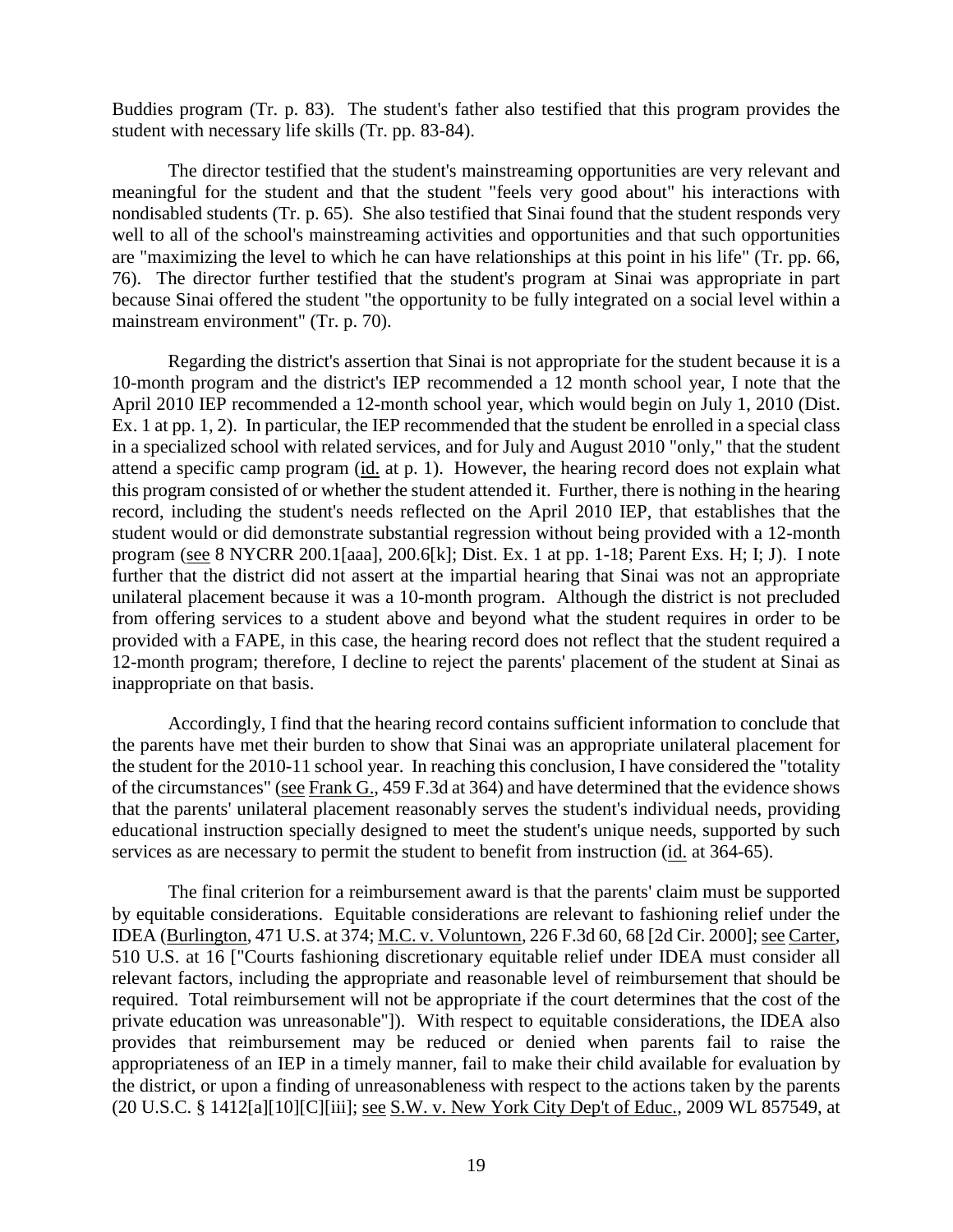\*13-14 [S.D.N.Y. March 30, 2009]; Thies v. New York City Bd. of Educ., 2008 WL 344728 [S.D.N.Y. Feb. 4, 2008]; M.V. v. Shenendehowa Cent. Sch. Dist., 2008 WL 53181, at \*5 [N.D.N.Y. Jan. 2, 2008]; Bettinger v. New York City Bd. of Educ., 2007 WL 4208560, at \*4 [S.D.N.Y. Nov. 20, 2007]; Carmel Cent. Sch. Dist. v. V.P., 373 F. Supp. 2d 402, 417-18 [S.D.N.Y. 2005], aff'd, 2006 WL 2335140 [2d Cir. Aug. 9, 2006]; Werner v. Clarkstown Cent. Sch. Dist., 363 F. Supp. 2d 656, 660-61 [S.D.N.Y. 2005]; see also Voluntown, 226 F.3d at n.9; Wolfe v. Taconic Hills Cent. Sch. Dist., 167 F. Supp. 2d 530, 533 [N.D.N.Y. 2001]; Application of the Dep't of Educ., Appeal No. 07-079; Application of the Dep't of Educ., Appeal No. 07-032).

The parties do not dispute whether equitable considerations such as cooperativeness or appropriate notice of the parents' unilateral placement should result in a reduction or denial tuition reimbursement. Having conducted an independent review of the hearing record, I find that these bases are not factors in this case. I note, however, that the parties agree in this appeal that any reimbursement to the parents should be reduced by 12 percent of the "base tuition" charged by Sinai, exclusive of the school's registration fee, to take into account that part of the instruction at Sinai devoted to religious instruction (see Pet. ¶ 57; Answer ¶¶ 5, 26, p. 19). Based on my review of the hearing record, and considering all relevant factors, I find that equitable considerations do not support a reduction in the parents' award by an amount greater than the 12 percent reduction in the "base tuition" charged by Sinai that the parties have agreed to.

## **Impartial Hearing Officer Misconduct/Incompetence**

Turning to the issue of impartial hearing officer misconduct or incompetence, in this case, I decline to find that the impartial hearing officer engaged in conduct that constituted incompetence or misconduct (see 8 NYCRR 200.21[b][4][iii]). With respect to whether the impartial hearing officer ensured that the impartial hearing progressed in an expeditious manner, I note that a failure of an impartial hearing officer to comply with the IDEA's time limit for the issuance of impartial hearing office decisions may constitute a violation of due process rights provided for under the act (Engwiller v. Pine Plains Cent. Sch. Dist., 110 F. Supp. 2d 236, 247 [S.D.N.Y. 2000]). In this case, however, the district admits in its petition that it did not object to requests for adjournments (Pet. ¶ 47). Although I note that the parents' due process complaint notice was dated September 3, 2010 and the impartial hearing did not begin until almost six months later, on February 28, 2011, under the circumstances in this case, I decline to find impartial hearing officer misconduct or incompetence on this basis. However, I find that the hearing record does not support a determination that the impartial hearing officer complied with the timelines set forth in the federal and State regulations (see 34 C.F.R. § 300.515[a]; 8 NYCRR 200.5[j][3][iii], [5]) or regulatory provisions dictating that extensions of the 45-day timeline may only be granted consistent with regulatory constraints and that he must ensure the hearing record includes documentation setting forth the reason for each extension (8 NYCRR200.5[j][5]). The impartial hearing officer is reminded that it is his obligation, regardless of the parties' positions, to ensure compliance with the 45-day timeline for issuing a decision (see Application of the Dep't of Educ., Appeal No. 08- 061; Application of a Student with a Disability, Appeal No. 08-064).

Additionally, I note that in this case the impartial hearing officer ordered the district to continue to fund the parents' unilateral placement of the student at Sinai for the balance of the 2010-11 school year, notwithstanding that he found that the district had offered the student a FAPE (IHO Decision at pp. 3-4). The impartial hearing officer also ordered that his decision not be implemented until the beginning of the 2011-12 school year (id. at p. 5). As the district asserts on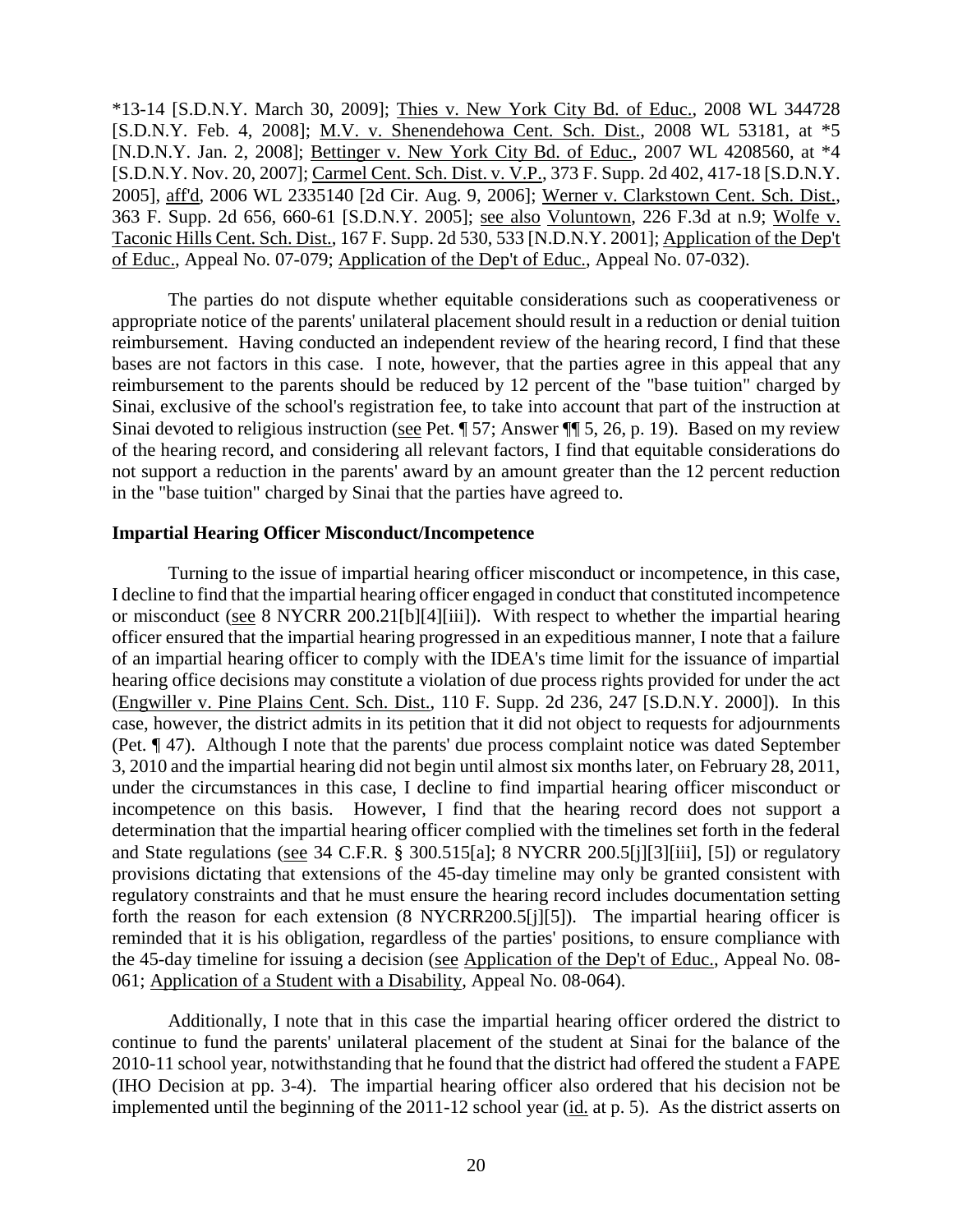appeal, in Application of the Dep't of Educ., Appeal No. 08-061, a State Review Officer determined that a similar order by the same impartial hearing officer was contrary to law. It is well established that an award of tuition reimbursement will not be made in circumstances where the district has offered the student a FAPE (see Carter, 510 U.S. at 7, 12-13; Burlington, 471 U.S. at 369-70; see also Application of the Dep't of Educ., Appeal No. 11-014; Application of a Student with a Disability, Appeal No. 08-78). The impartial hearing officer supported his order that the student should remain in the parents' unilateral placement at district expense until the completion of the 2010-11 school year on July 30, stating that the parents' unilateral placement was the student's pendency placement at the time of the impartial hearing (IHO Decision at p. 4). The law is clear, however, that a claim for tuition reimbursement pursuant to pendency is evaluated independently of a claim for tuition reimbursement pursuant to the provision of a FAPE (Mackey v. Bd. of Educ. for the Arlington Cent. Sch. Dist., 386 F.3d 158, 161 [2d Cir. 2004]). Therefore, I find that the impartial hearing officer did not properly set forth a basis to order the district to continue to fund the parents' unilateral placement of the student at Sinai through the end of the 2010-11 school year and also to determine that his finding and order should not be implemented until the start of the 2011-12 school year. In this instance, I decline to find that this error of law rose to the level of impartial hearing officer incompetence or misconduct; however, this is the second time this impartial hearing officer has been cautioned regarding the same issue. Should this matter continue to arise, repeated refusal to apply appropriate legal analysis when awarding tuition costs may constitute a basis for findings pursuant to 8 NYCRR 200.21(b)(4)(iii).

## **Conclusion**

Having concluded that the district did not offer the student a FAPE in the LRE, that the parents' unilateral placement at Sinai was appropriate, that the parties have agreed to reduce any award to the parent by 12 percent of the "base tuition" charged by Sinai to take into account that part of the instruction at Sinai devoted to religious instruction, and that equitable considerations are not at issue, I will direct that the district reimburse the parents for tuition costs at Sinai for the 2010-11 school year. I have considered the parties' remaining contentions and find that I need not address them in light of my determinations.

# **THE APPEAL IS SUSTAINED TO THE EXTENT INDICATED.**

**IT IS ORDERED** that the impartial hearing officer's conclusion that the district offered the student a FAPE in the LRE is annulled; and

**IT IS FURTHER ORDERED** that the impartial hearing officer's order that the student is to remain in the current unilateral placement at district expense until the completion of the 2010- 11 school year notwithstanding that the district offered the student an appropriate program and on the basis set forth in that decision is annulled; and

**IT IS FUTHER ORDERED** that the impartial hearing officer's determination that the effect of his decision should not be implemented until the start of the 2011-12 school year is annulled; and